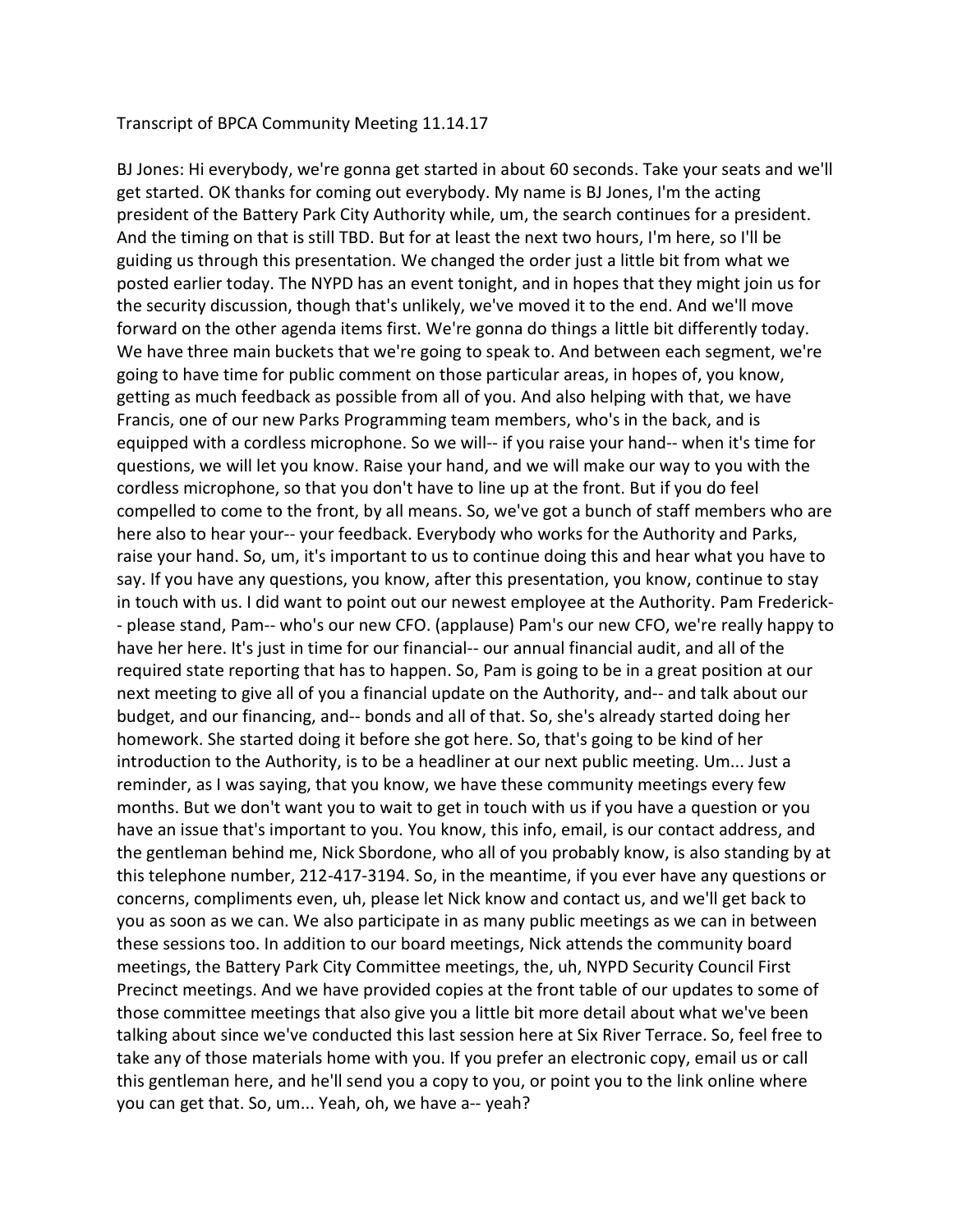Man: The lighting's a little funny in here. So, that was info@bpca.ny.org? I thought...

BJ Jones: Dot-ny-dot-gov.

Man: Dot-ny?

BJ Jones: Dot-ny-dot-gov, yep, yep. Info.bpc@bpca.ny.gov. Thanks.

Man: Thank you, sir.

BJ Jones: Yeah, no problem. Okay, so we're gonna start with a set of updates on-- on our capital projects, particularly relating to resiliency, but also a few other things that we're going- - we have going on here. So, Gwen's gonna lead us with that, and then we'll take time for questions on this segment. So, take it away, Gwen.

Gwen: Good evening. Can everyone hear me? I'm Gwen Dawson, I'm the Vice President of Real Property at the Authority, and I'm gonna do-- I'm gonna actually take the liberty of jumping ahead a couple of slides, and give you an update of what we've completed first, and then talk about our-- our resiliency updates. One more, there we go. Um, just to... just to update you on some of the things that we've recently completed, or things that are currently underway, we'll run down a quick list. We have new tree plantings in Battery Park City. We have 30 trees already planted with two more to go. We have begun our fit out of the 200 Rector property, the place where we'll have our security outpost, as well as some space for community meetings, and for senior meetings, and some additional auxiliary office space for the Authority and the-- the construction contractors that we have. We have finished the Irish Hunger Memorial, waterproofing and leak remediation, and we're very, very happy about that. We think it looks great. We're very happy with-- with the quality of that work. The Police Memorial Electric Vault construction has been completed. We have moved up all of the electrical equipment that powers the police memorial and a portion of the marina to above the-- to above the 500-year flood plain, so that we will not have damage in the event of a future storm. We have finished the Battery Park City Pile Remediation, Phase Five, the Caisson repair. I say phase five, because this is a multi-year, multi-phase project that is intended to maintain the repair of the piles that support the Esplanade. And we have completed five, and we'll doing phase six this next year. We completed the North Timber Piles Project. We had some-- some... unevenness that was starting to creep into the Esplanade on the North side. We have that repaired now. We have also repainted the North neighborhood crosswalks, which I know is something that some of the community members were concerned about. So, that's been completed. And we've put new padding in at the Battery Park City ball fields. There's some other projects that we've also completed-- the South grid electrical rewiring, the asphalt granite remediation, some of the new planter rails around the tree pits. But this gives you a-- a good sense of what we've been doing this past year. So, if we can go back now. I know that a lot of you are very interested in what we're doing as far as resiliency goes. And we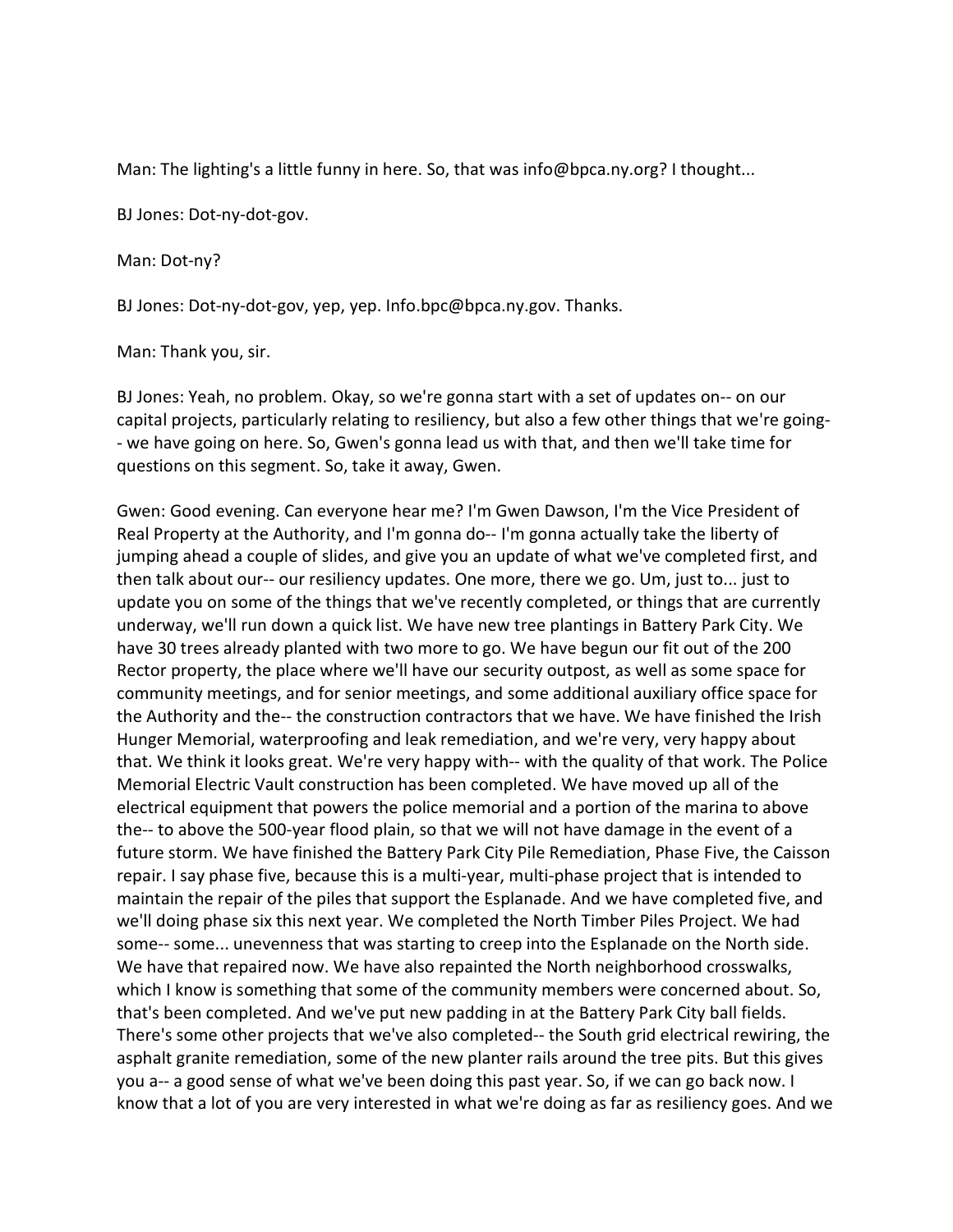have been focused on that for some time now, and are now entering into a new phase of our planning for resiliency at Battery Park City. We are in the process of preparing two additional RFPs to go out-- request for proposals for detail, design, and engineering for a couple of different components of our overall resiliency program, the first being the Battery Park City ball fields, which many of you will recall, we had-- we suffered a great deal of damage in Superstorm Sandy at the ball fields. And so, that's one of our priority areas, and we anticipate having a, um... an RFP for that work to create a, essentially, flood wall, a permanent flood wall that has some deployable elements in it as well to protect the ball fields in the face of any future storms or flooding. That should be on the street by the end of this year. And shortly after that, we will be looking to release an RFP for the resiliency component that addresses the Northern part of Battery Park City, which is one of our most vulnerable parts, and that is the area adjacent to and behind Stuyvesant High School, and that's where a lot of the-- the weakness we have here, and the damage that we suffered here was from waters that came in that area and down West Street. We are looking to also release an RFP to design protection in that area around the end of this year or early part of next year.

#### Man: You ready?

Gwen Dawson: Yes. We have already issued an RFP for the Southern Neighborhood Resiliency Plan, and that covers the area from the Museum of Jewish Heritage, east across the Pier A Plaza, Wagner Park, and over to the intersection of State and Battery Place. So, we have- we've received proposals. We're now in the process of evaluating the proposals. We will anticipate beginning that work, that design work, early-- in the early part of 2018. And, um, we would be looking to-- to complete that in, um... late 2018 to early part of 2019, then looking at construction to start sometime mid to late 2019, if all goes well. And then, at the end, last but not least, we-- we do have an area that runs from the west side of Stuyvesant down the western perimeter of Battery Park City to the Museum of Jewish Heritage. And if any of you have seen any of the prop-- the presentations that we've previously done about the Resiliency Plan, you know that that component relies heavily on the garden walls, the park walls, and modifying those or enhancing those to create a flood barrier for that part of Battery Park City. We don't have a date yet in mind for when that will be released, but it will be coming in the next few months as well. So, we want to keep these kind of coming back to back, so that we- we put ourselves in a good position to have an overall strategy in place as quickly as possible.

BJ Jones: Okay, thank you, Gwen. There we are. So now, we'll go to our first feedback session. So, if you have any comments or suggestions, or ideas related to Resiliency or the projects you've heard about, if you have questions to the extent-- we'll answer them to the extent we can, and if we can't, we'll-- we'll take them down and certainly get back to you. But, Francis, are you teed up with the microphone? So, if anybody has questions about this section, would you please raise your hand? We have Marianne in the front.

Marianne: Just quickly, the Police Memorial Electrical Vault?

BJ Jones: Right.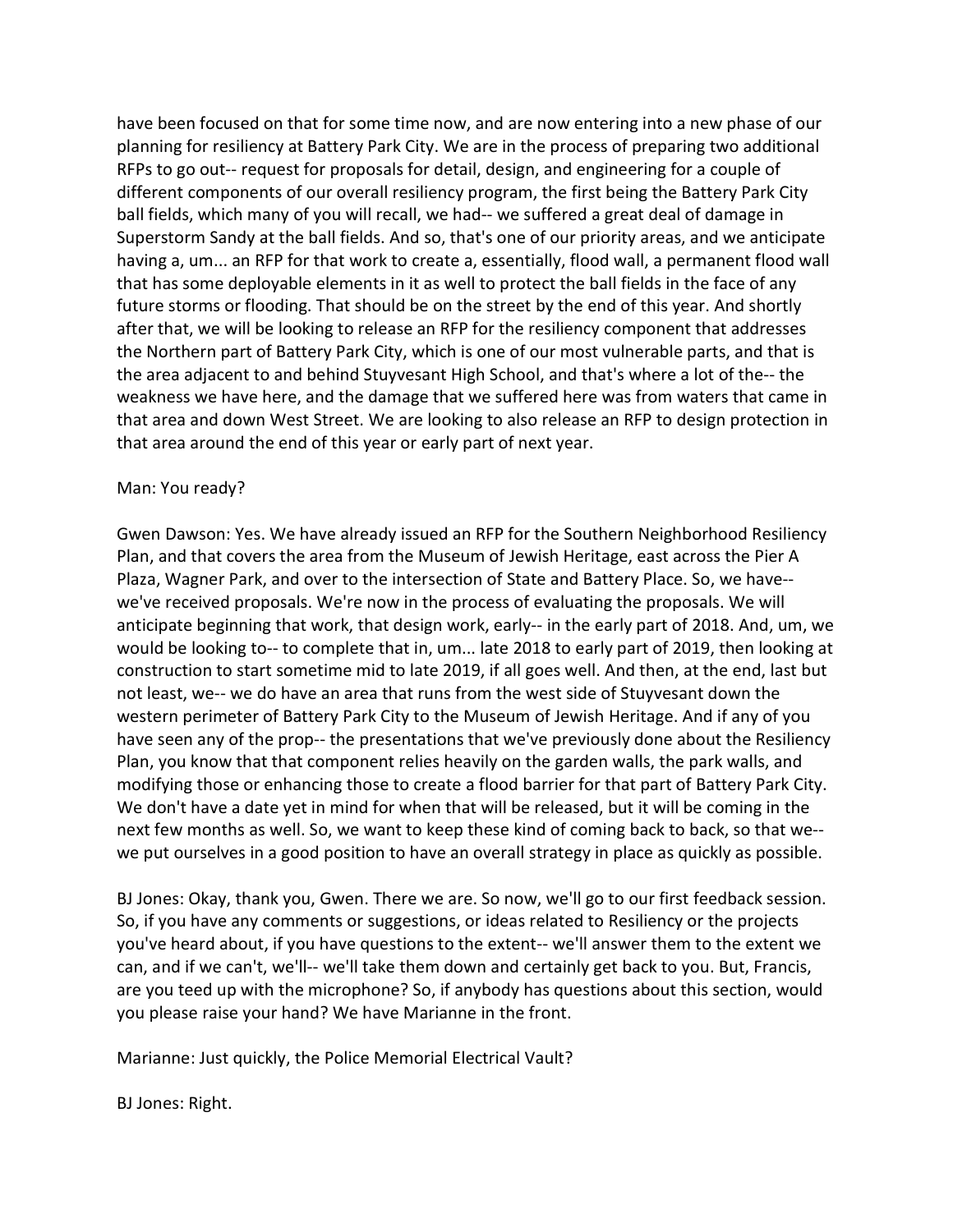Marianne: We all know that people walk up to it thinking it's a restroom. It might be a good idea to put some kind of signage there directing them to where there are restrooms.

Gwen Dawson: We've talked about that, and we recognize that we want to make sure that we identify what-- what the area is, what's inside, so that they're not tempted to go try to open the door. In terms of signage directing them to other restrooms, are we looking at that as well?

BJ Jones: We should, yeah.

Gwen Dawson: Yeah.

Nick Sbordone: Right, we're in the process as-- Nick Sbordone, by the way, good evening, everyone. We're in the process, as I am-- as I am wont to mention at every community board meeting, of doing a comprehensive kind of wayfinding initiative throughout the neighborhood. That's a little bit longer term, but in terms of directing people to other bathrooms, I think it's something we can take a look at. I think it's a question of, do we wanna instruct people what it's not, or what it is? So, maybe as a first step, it's, hey, this is electrical equipment, don't open it up. And then maybe there's a way to direct folks appropriately to the nearest washroom.

BJ Jones: Thanks, Marianne. Anybody else have a question for this section?

Bill McDuffy: I have a...

BJ Jones: Or a comment?

Bill McDuffy: I... I have a question slightly off base, and you can tell me to address it later. But while we're talking about barriers and flooding, with all that's happened in recent events...

Woman: Excuse me, if you don't use the microphone, it won't be recorded, and then if people view this later, you'll be missing.

BJ Jones: And please state your name, please. Want your name.

Bill McDuffy: I'm-- I'm Bill McDuffy, I'm a resident, a father, and you know, a concerned person in the community.

Nick Sbordone: Hi, Bill.

Bill McDuffy: While we're on the topic of barriers, I understand we're on a topic of flood barriers. But you know, barriers have been put in place recently for obvious reasons. One of the concerns, and the Battery Park City Authority was actually somewhat helpful, according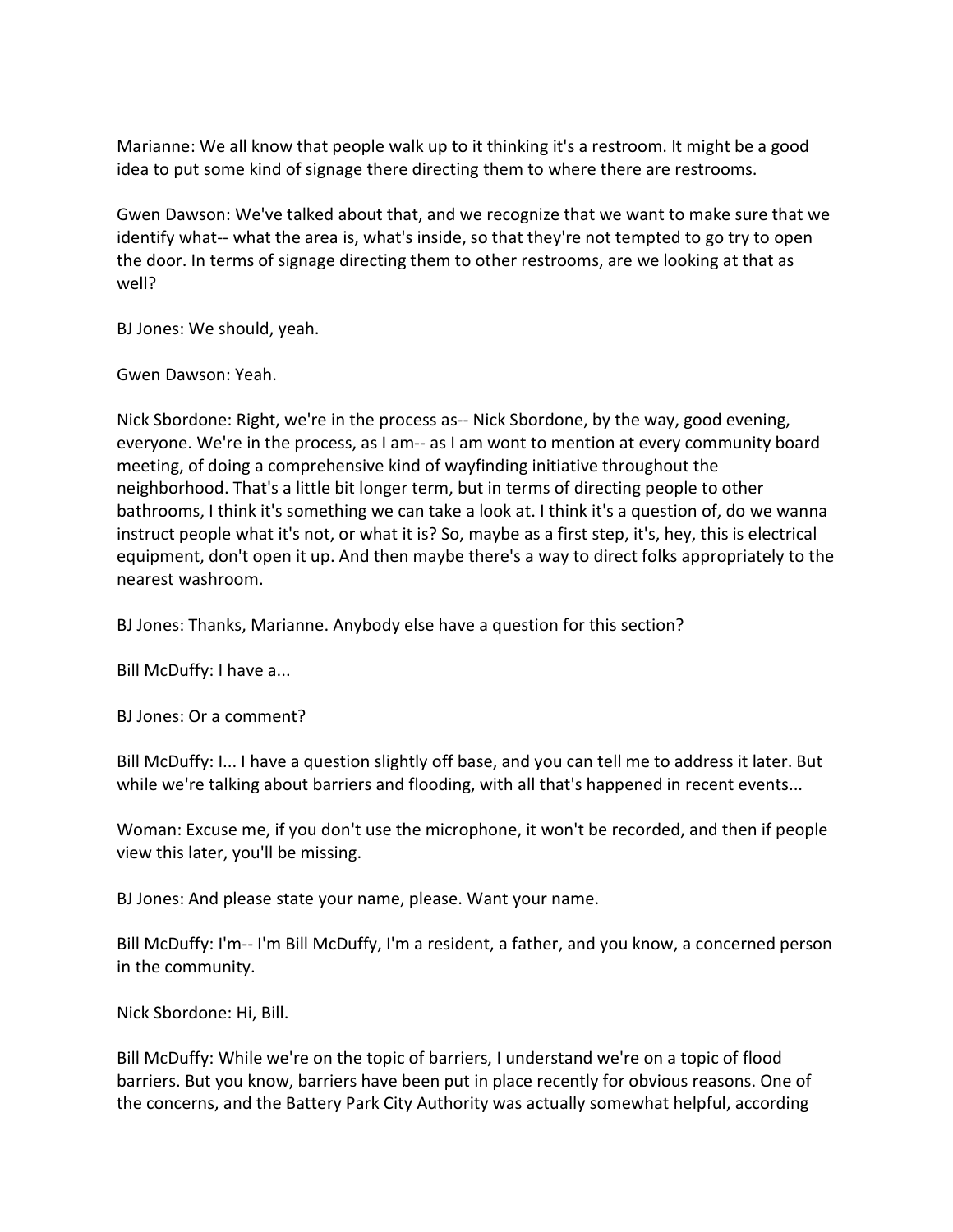the principle of 276. You had some extra materials lying around for granite blocks that you donated back to the school, and um... you know, it's very helpful that you did that. I don't know if you have any others lying around, but what was put there is not quite ad-- adequate. You know, it-- it protects about five feet of the sidewalk instead of the bigger problem. And somebody that has a car in the city, which is a rather large car, I can still fit my car between that and anything that would, you know, prevent what we're trying to prevent. So, one, I would ask that maybe, you know, we get together with yourselves and the Battery Park City Authority, find out what materials you have lying around that can be donated to the schools for that-- for that, and is there anything in place to, uh, consider barriers along? While you're trying to get these RFPs for the flooding, it's-- it's an appropriate, you know, it might be an appropriate time to ask for that to be incorporated into the proposal.

BJ Jones: Gwen, you wanna speak to the flood part and...?

Gwen Dawson: We-- we... I'll take your-- your question in several segments. We do and have- had in our capital plan a, um, a-- a project to look at streetscape security improvements throughout Battery Park City. So, it's something that we've been thinking about for some time. That being said, we-- we do recognize that there is a heightened sense of urgency in getting some things in place right now for the near term while we go through that process. We... I know that we'll-- we're gonna get to a security discussion a little bit later, so I'll try to brief on the answer to your question. But specifically, the question about PS-276, we recognize that- that it's-- that it's not quite comprehensive now. But what we have done, is we've put things where we-- we had jurisdiction to put things. And I have reached out to New York City DOT, and we have had conversations with NYPD. We're trying to get the okay, everybody to-- to agree as to what additional things that we can put there that-- because we-- we would have to kind of get into the sidewalk in order to achieve that. So, we're working on it, and-- I mean, we're working on it very diligently, and we expect to have a strategy for that in the next few days.

Nick Sbordone: Okay. Thank you, Bill.

BJ Jones: Any other projects related comments? Matt?

Matthew Fenton: While you're taking a look at security barriers, the one at the top of the Liberty Street ramp is, like, universally loathed by everybody who lives there. It's.... oh, I'm sorry. My name is Matthew Fenton, and everybody hates the vehicle barrier at the top of the Liberty Street ramp, which has been there for...

BJ Jones: The clam.

Nick Sbordone: The clam, sure.

Matthew Fenton: Yeah, I mean, closer to 20 years than ten. I'm thinking with all the creative work you're doing on the bike path, the work that's been done around Goldman, the World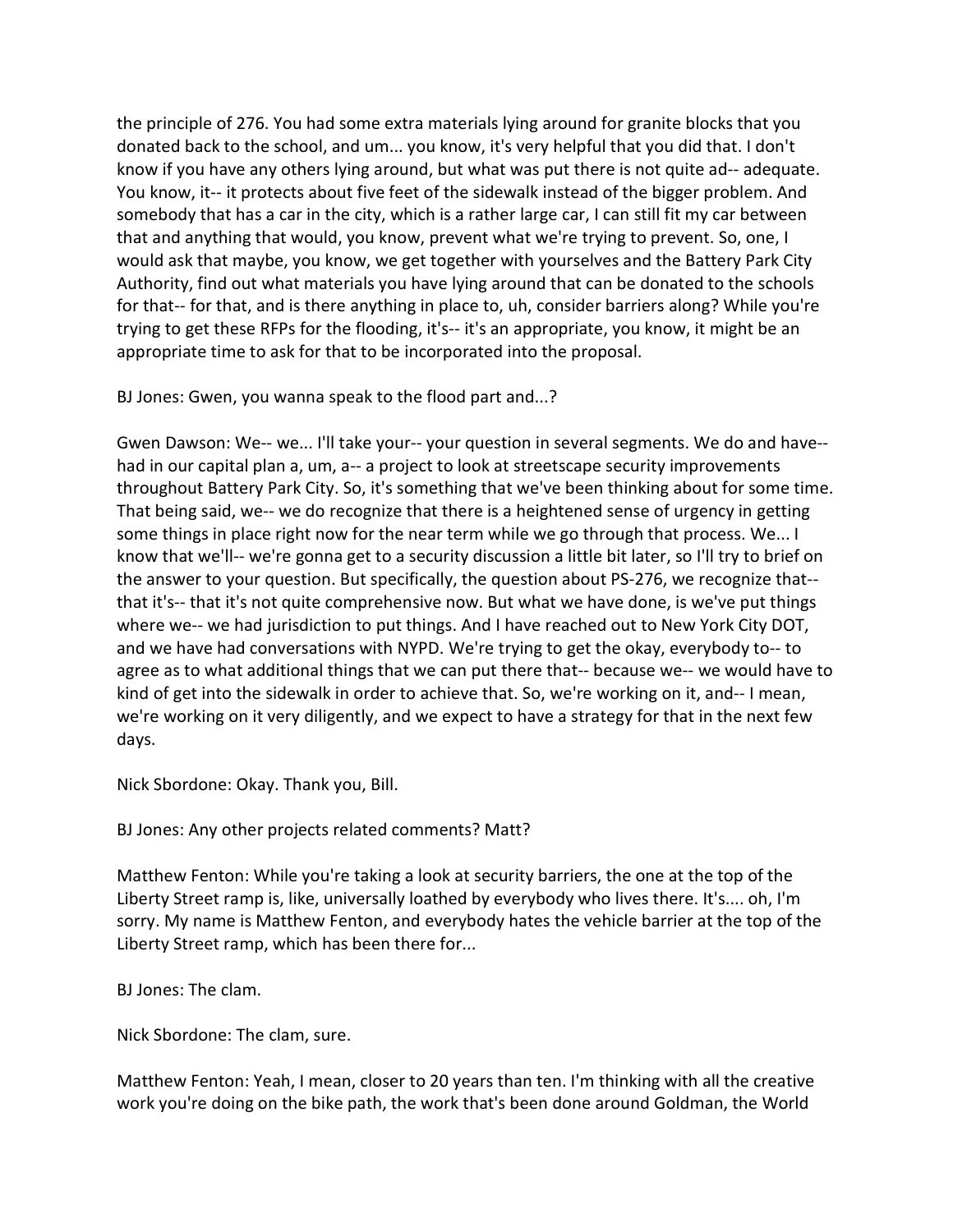Financial Center, or Brookfield, there's gotta be a better solution, and this might be a good time to... to...

Gwen Dawson: Do we want just jump into this? Okay, um, that is part-- that is one of the locations that we are focused in our-- in our security assessment. And we do-- we do want to replace it with something else. We are-- and we will be working on it. I can't-- I can't tell you at the moment exactly what it will be and when it will happen, but I can tell you that we are looking at it, and it is our objective to come up with a better solution there.

Nick Sbordone: Thank you, Matt.

BJ Jones: Okay, let's move on to the next segment, which is, um... programs and community highlights. So Nick, why don't you take it away with some of our efforts in regards to Puerto Rico?

Nick Sbordone: Okay, I will do. So, uh, good evening again, everyone. The first thing we wanted to do is just make sure that we were reemphasizing the fact that we are collecting, still, various goods and donations for the drive to help hurricane victims in Puerto Rico. You'll see on the slide superimposed in the back is a picture of our great BPC Park staff, which late last month made the first delivery of donated goods from BPC residents. So, thank you, Battery Park City, for being so incredibly generous. That, behind our staff there, you can see is a truckload of donated materials that we donated up to the Javits Center for integration with the state's greater efforts to collect goods from all over the state and make sure it gets delivered to the right folks. So, thank you. I draw this to your attention for two reasons. One, to say thanks. Secondarily, to let everyone know that there's been a slight change in the dropoff locations. The community center is still the same place and the same hours. Okay, that's Monday through Friday, 7-10 p.m., and the weekends, 1-9. Originally, we were taking also donations at the Rockefeller Park House. That's changed now, that was through the end of October. We're now gonna be taking donations at 75 Battery Place, which is BPC Park's Headquarters. There is a new lobby arrangement there. Someone's sitting in the chair, and they will be able to open up and take donations from 9-5 during the week. Obviously, the following goods are being accepted, that's as-- as dictated by the state. And they want all items to be in their original and unopened packaging. But thank you so much for the generosity, and let's take a moment, especially as we approach Thanksgiving, to recognize how lucky we are to be able to live here, and to be able to help folks who really need it. So, thank you for that. Next thing is-- this was something that had come up at the community board, I know a few times. It was reported on the board sheet as well, and we have been engaged very closely, both with the Battery Park City Committee of Community Board One, and the Battery Park City Seniors Working Group, with which we actually have a meeting tomorrow morning, I think it is, to catch up on various matters of mutual interest. But by way of update for the community here, we wanted to make sure everyone was clear on where we are. Lines of communication, of course, we know we can always improve there, and other updates as we have them. So, the first thing we wanted to let everyone know is that-- my name is coming up a lot tonight-- but I am your liaison for Asphalt Green Community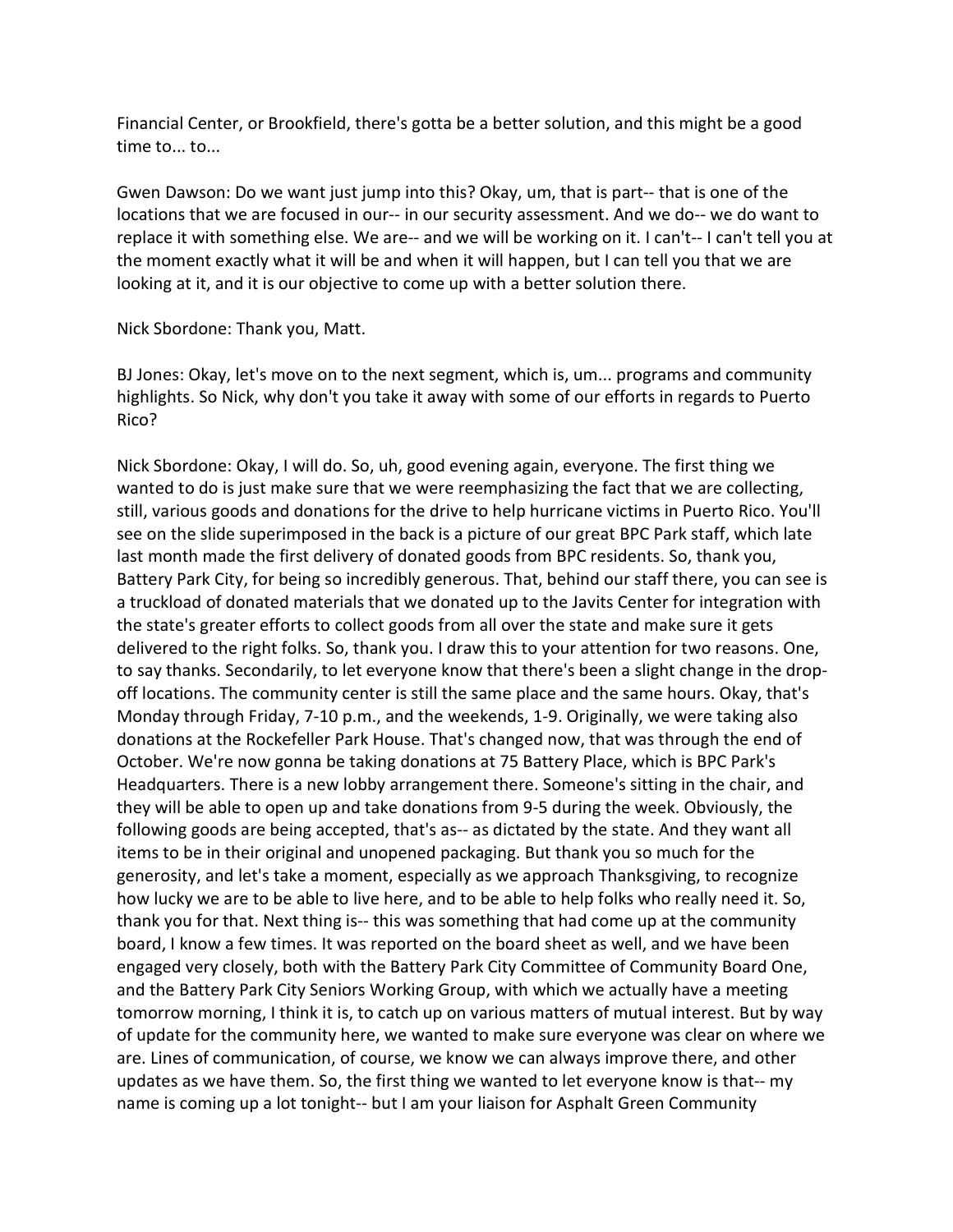Programming. Now, say there were some questions about Asphalt Green needing to reserve some space and dedicate some space for community use, which is-- which is true, we've gone through this. And part of the mechanics of making that happen is having Asphalt Green designate a liaison, and having BPCA do one. So, I'm the liaison for Battery Park City Authority. The liaison for Asphalt Green, is a woman named Jennifer Cosia, who is-- who's great, has been working with the seniors on a number of programs. We'll hear about one very shortly. Essentially, the way it works is, there was available time for the community to use at Asphalt Green. And if there are requests or unmet needs that the community feels as though they have, and they want to ask us, "Hey, could we use the community-- can we use Asphalt Green for this particular purpose?" Send them to me, we'll coordinate with Asphalt Green, and we will do our best to accommodate that request. That said, we also wanted to make sure that folks knew that there are a number of programs already underway at Asphalt Green that the community may or may not know about. Um, and this kind of flows down to, again, communication can always be better. So, one of the things we discussed recently with Community Board One last week was how best to communicate some of the many offerings that Asphalt Green is already making available. So we have it, for the seniors in the room, there is free Senior Fitness classes that are now being run out of Asphalt Green. You can see it there, I'm not gonna run down the list. But each Monday, Tuesday, Thursday, and Friday, there are free senior programs through our partnership with Asphalt Green. And there are also, in addition to that, other offers and classes that they make available for the community, including but not limited to, free student swimming lessons, discounted membership to Battery Park City residents. So, if anybody doesn't know, if you live in Battery Park City, you get 10% off membership just for walking in the door. Now, I don't want to take your attention away from the community center at Stuyvesant High School, which is one of BJ's favorites, and one of mine as well, which we'll get to later. But if you're interested in Asphalt Green, there's a built-in discount there as well. Scholarships for local children for summer day camp, and for competitive swimming, basketball and volleyball, and there is also, as you may know, if anyone is involved here, the parent or relative of a Girl Scout, they make spaces available for the local Girl Scout Troop. And I have also personally attended a number of Battery Park City Committee meetings in the spaces at Asphalt Green. So, they are-- they've been our partners in this process, and we look forward to continue working with them. The last thing I'll note is... has a bit of a teaser, our winter calendar. And you'll hear a little bit about that from Craig later on. It usually comes out in about, let's say a month's time, and that will have programming from January through April. As part of that, we are exploring the possibility of having a community partnership with Asphalt Green for food nutrition, food prep, and tasting classes. There's a beautiful kitchen in Asphalt Green, and we are in the process of working through that, both with the Seniors Group, and Abby Ehrlich, who works strategic partnerships direct throughout the Authority, and our partners at Asphalt Green. Paul, who is the Chief Programming Officer from Asphalt Green, I believe was gonna be here. I don't know if he's here yet-- hey, Paul, how are you? So Paul from Asphalt Green is also here.

BJ Jones: Wave, Paul.

Nick Sbordone: That's it. There he is.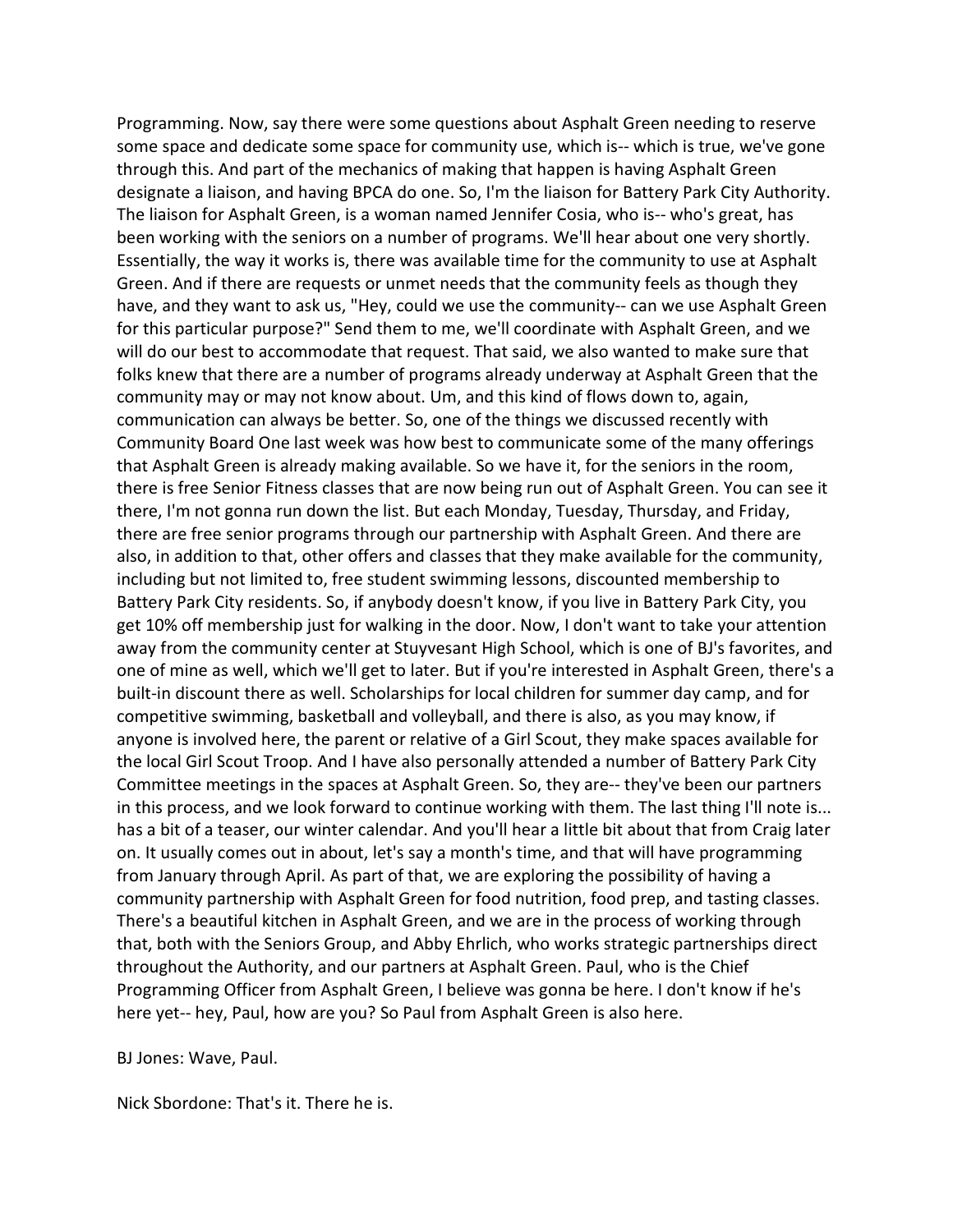Jeff Ward: It's actually Jeff, but that's okay.

Nick Sbordone: Jeff! Why did I say Paul?

BJ Jones: I'm calling you Paul from now on, I hope that's okay.

Jeff Ward: Paul's a membership guy, so you can talk to him as well.

Nick Sbordone: Oh, okay. My mistake, I'm sorry.

Jeff Ward: No problem.

Nick Sbordone: Jeff, thank you. Um, so that was the long and the short of Asphalt Green. I know that there was some particular interest in this, so if there are... Actually, you wanna take questions just now, or go through the rest of it?

BJ Jones: Go through the rest.

Nick Sbordone: Okay, so we're gonna go through the rest of community programming, and then we'll open it up as BJ had laid out, for particular questions on this aspect of the program, and then we'll move on to... on to security. Okay, so... all right, programming highlights.

BJ Jones: Craig Hudon.

Nick Sbordone: And for this, we'll introduce Craig.

Craig Hudon: Good evening, everyone, I'm Craig Hudon, I'm Director of Parks Programming. Just a little brief recap of our fall season. October 31st marked the end of our daily outdoor programming season, and in many ways, the end of our programming year. Just as a recap, Battery Park City Parks Programming offered more than 1,200 programs and events in the past year, and affected over 65,000 participants. So, thanks to many of you who participate in our programs and support Parks Programming. We're busy putting together our winter calendar, as Nick or BJ mentioned, will take effect January 1st. It should arrive in mailboxes the week of December 18th, so keep a look out for that. Some highlights of the winter calendar, we have a winter talk series here at 6 River Terrace. We have adult and senior art programs and fitness classes. And I'm very excited to announce that we will be reducing the rates of many of our indoor programs this winter. So, that includes chess programs, indoor preschool play and art programs, parent and baby yoga classes, all with reduced fees. Most import- most exciting, there is-- our beloved stories and songs program, we have three sessions on Wednesday morning where children from six months old to three-and-a-half years old experience live music and creative storytelling. And that program will be free this winter. You still have to register, but it will be free to participants, so that's great. As we head into the winter, I just wanna remind people, on December 7th, Thursday evening at 5:45 p.m. in South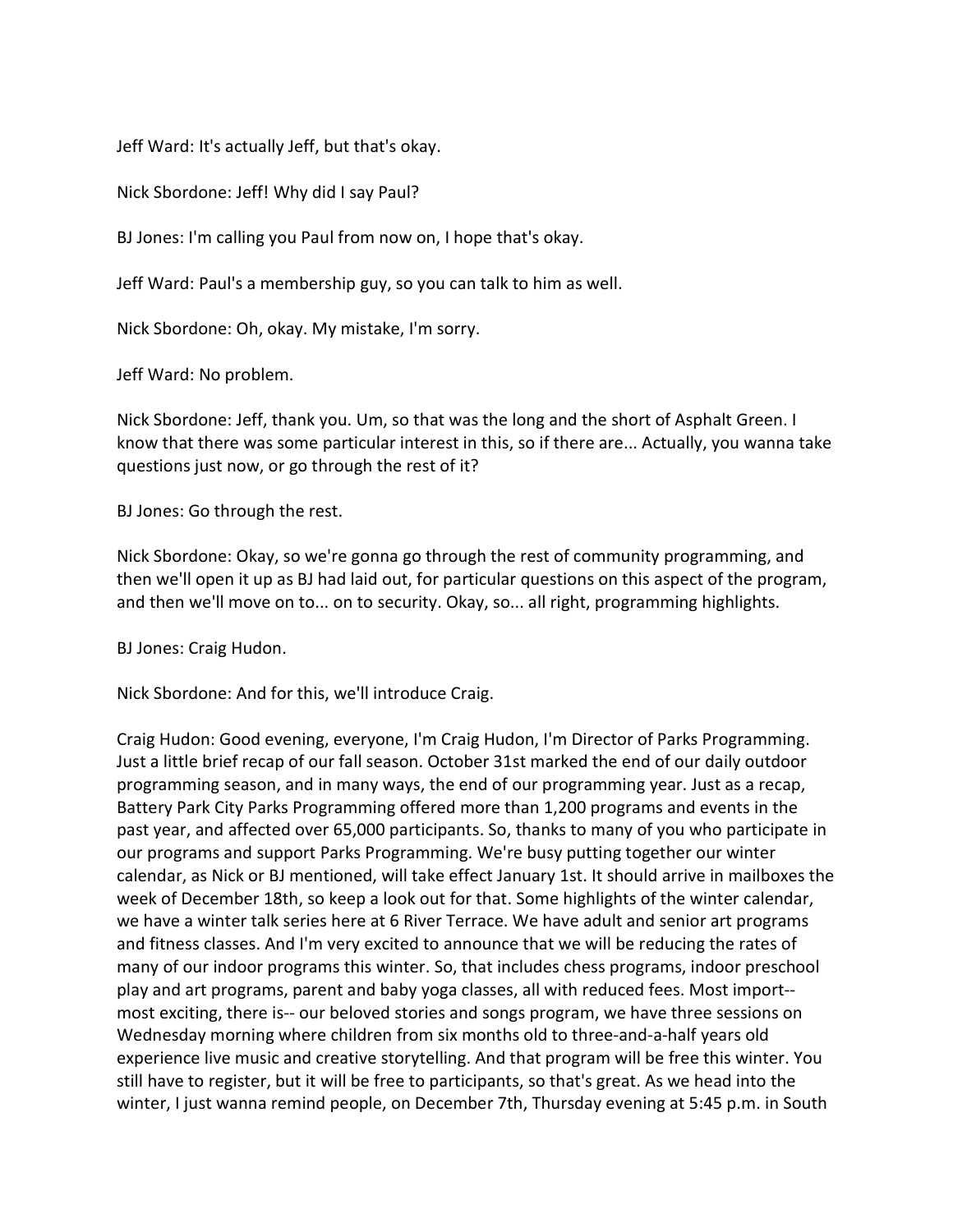Cove, we have our annual Holiday Lights celebrations, which of course, is our tree lighting ceremony. We have carolling led by the fabulous Fezziwigs. We have holiday treats-- candy and cookies, hot chocolate, and hot cider. And kind of most importantly about that event, we collaborate with, um, and organize with community-- Battery Park City community member Rosalie Joseph and an organization that she's involved with called Stockings With Care. Stockings With Care collects new, unwrapped gifts that enable parents to fulfill the wishes of their children, who might need a little help during the holiday season. So, we will be collecting those gifts at Holiday-- at the Holiday Lights celebration. So, if you are able, please bring one, and if not, you can drop by our 75 Battery Place Headquarters, and we'll be collecting them there as well. So, thank you very much.

BJ Jones: Thanks, Craig.

Nick Sbordone: Thank you, Craig. Okay, I'll just take this.

BJ Jones: Mm-hmm.

Nick Sbordone: So, as we move on here, just making sure that we get everyone apprised of other community engagements with which we're involved and which with-- which we hope to see many of you. For those of you who don't know, the Battery Park City Committee of Community Board One-- many of you I know I see there, not all of you-- they usually meet on the first Tuesday of every month. They make the-- make the agenda available usually toward the end of the month prior. So, most often it's the first Tuesday of every month, and they focus on issues of interest to our 92 acres here in Battery Park City. I'm there every month to- to report. We often times will take some of our senior staff there, including Gwen's been there a number of times with me. Patrick Murphy from Allied Universal is there every month to provide updates about their work in the community. And there was a number of handouts, as you know, on the front table, including our last three recent-- most recent reports to the committee. They're fairly substantial, as far as they go, and as BJ had mentioned, a little more detailed than what we're gonna delve into tonight, because we wanna make sure that we have the chance to get everyone here engaged a little more quickly. But that's there. The full community board usually meets on the last Tuesday of each month-- not always, but usually. All that information is available online as well. Assembly member Deborah Glick, I ran into their staff last week at a Lower Manhattan Coastal Resiliency meeting, and they had us to make sure that we made everyone aware of a climate change sustainability and development meeting they're conducting next Tuesday-- two Tuesdays from now. That's November 28th at 8:00 at the New School. And finally, upcoming BPCA meetings going here in sequential order. Our next board meeting is gonna be the first Tuesday in December, December 5th. That's at the usual place, 200 Liberty Street, our building, 24th floor at 11:00 a.m. And the BPCA monthly newsletter. Copies are available here, also available online. Please sign up if you haven't already. We'll make sure we get you added to the list that has news and events, BPC people, and features all of sorts of happenings in and around Battery Park City, both at the Authority and with our many partners. So, that's community updates. And the last thing here, very quickly, as we alluded to, the community center at Stuyvesant High School, which as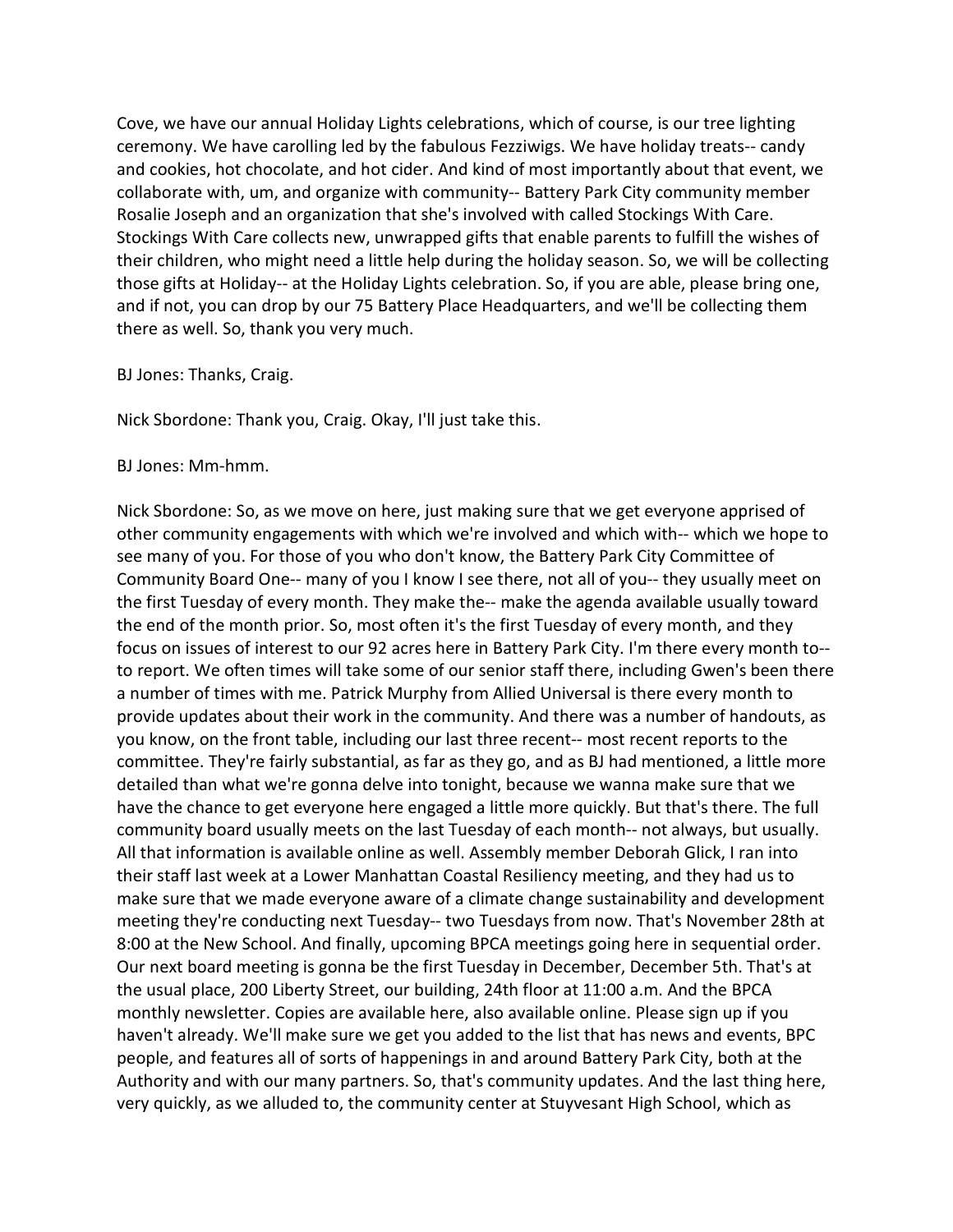many of you know, allows us to partner with community with the Stuyvesant High School to have a gym-- gym access, pool-- pool access to pool facilities, and other activities at Stuyvesant High School during the hours at night and on weekends. These are very aggressively reduced rates, thanks to many folks throughout the BPCA, the community as well who weighed in. And BJ in his prior life was Chief Administrative Officer. We greatly reduced the rates about a year ago now, April of 2016, a little bit more than that, and we've seen the membership increase almost by-- by three times over. It's been very, very successful. So again, if you live in Battery Park City, um, it is very cheap. That's \$179 a year, okay? \$199 if you're an adult that doesn't live in Battery Park City-- these are again, annual rates. \$79 a year if you are a youth, senior, or military, and \$59 a year if you're a Battery Park City senior, youth or military. With membership comes access to all sorts of free classes, new equipment that's just in, as detailed up top. More info is available at bottom. And again, please come in. Day passes are also available. You wanna come in for 10 bucks and check out the facilities, no commitment to buy, but you can come in and check it out, it's really a great experience. So, thank you to everyone who makes it so great, and to our staff who really takes a lot of care to make sure the facilities are open every day, and really a great asset and resource to the people who live here.

BJ Jones: Nick, you-- you think you'd get a commission on these memberships, the way you're marketing it.

Nick Sbordone: I live to serve. Okay, so...

BJ Jones: Time for-- Francis, are you ready? So, any feedback or input related to programming or community activities, events, Asphalt Green, that anybody would like to raise for this segment? Matt Fenton in the front.

Matt Fenton: Hi, at the last BPCA board meeting, during the public comment session, the question came up about creating a working group that would include residents to collaborate on decision-making and coming up with creative initiatives that Asphalt Green could partner with the BPCA on, and also about the future of the facility as a whole. And the chairman said at the time that was worth taking a look at. Has there been any-- any movement since then?

## BJ Jones: Go ahead.

Nick Sbordone: Yeah, so, yes, I would say. I think it's kind of taking a different form and shape now. Doesn't mean it couldn't evolve into a standing established working group. But I know with the seniors particularly, Joyce, who I think I saw walk in, not to put her on the spot. There she is. Joyce Barackis from our BPC Seniors Group, has actually been working with Abby Ehrlich, who I mentioned before, on that, um, that class. So hopefully-- I don't wanna set expectations unduly here, but to hopefully have a class available in the winter to use that kitchen for free cooking and food prep classes. So, um, we're working to do that, and if it takes a more formal shape going forward, then-- then that'll be great too.

Joyce: Well, I'll say...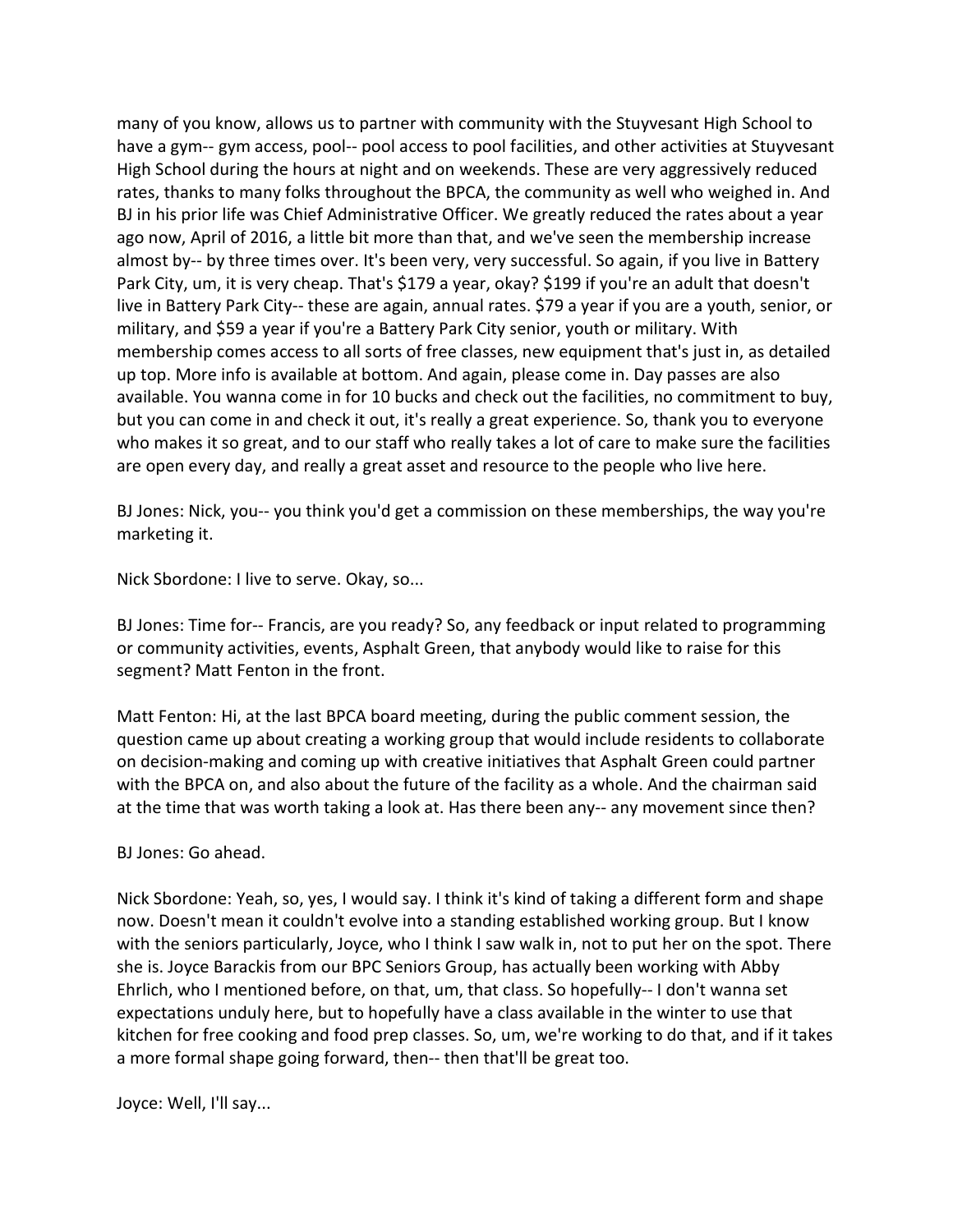Nick Sbordone: Go ahead, please.

Joyce: ...we've really developed a great program, and it's on nutrition for seniors. So, it's gonna be a six-week program, six weeks in a row in the winter. So, I think they've really-- Abby had initiated it with me and asked me-- and it's open for everybody, it's intergenerational. So, but she's-- you know, since we've been meeting and seeing each other around the neighborhood, we thought this would be a great way to start out using the other parts of the Asphalt Green that are available to the community. So, I think it should be a good program, and I think it's gonna be in the newsletter, right? And it's free, um, and there's gonna be... it's health-- centered around health and nutrition, and things that are more relevant to being home, cooking for one, going to a green market, things like that. So, that's my take on, I think a great program and a great outreach from them to do to us, and us working with them.

BJ Jones: Thanks, Joyce.

Nick Sbordone: And thanks again also to our partners at Asphalt Green. Jeff, also known as Paul, thank you. (laughter) Okay.

BJ Jones: Okay, any other comments on this section? Okay, great. So, let's move on to the- the safety and security piece. The first slide, um... speaks to what Gwen covered a bit earlier in this-- in this presentation, that we have been working with the state DOT and NYPD for us to place those interim barriers up. There's an example in front of the school and on the upper right-hand corner too. And so, that's-- so that's been in effect. And as Gwen alluded to, she has been in contact with NYPD and has done some walk-throughs to figure out where else we can supplement those efforts with interim measures while we pursue a long-term option. And we've been-- we continue to coordinate with NYPD, State DOT, the community board, and our local schools to that end as well. Gwen, is there anything else that you think is, um... we've missed? In mentioning?

Gwen Dawson: No, I think that covers it. I mean, I think I would-- we would welcome if you have specific concerns about specific locations, let us know. Let-- let Nick know later, or when you think of it, or when it may come up. We'd be grateful for any input you have.

BJ Jones: Nick just put out a stack of his business cards up here in the-- in the front. So, there's enough for everybody and their closest family members.

Nick Sbordone: That's right.

BJ Jones: Um, yeah, if you do have-- certainly, if you have ideas, you can bring them up in the question and answer session. But again, also that BPC info email, Nick's phone, don't hesitate to use those as well if you think of other things. So, let's move on to our BPC Ambassador update, featuring the famous Pat Murphy, who's going to talk about the latest efforts of the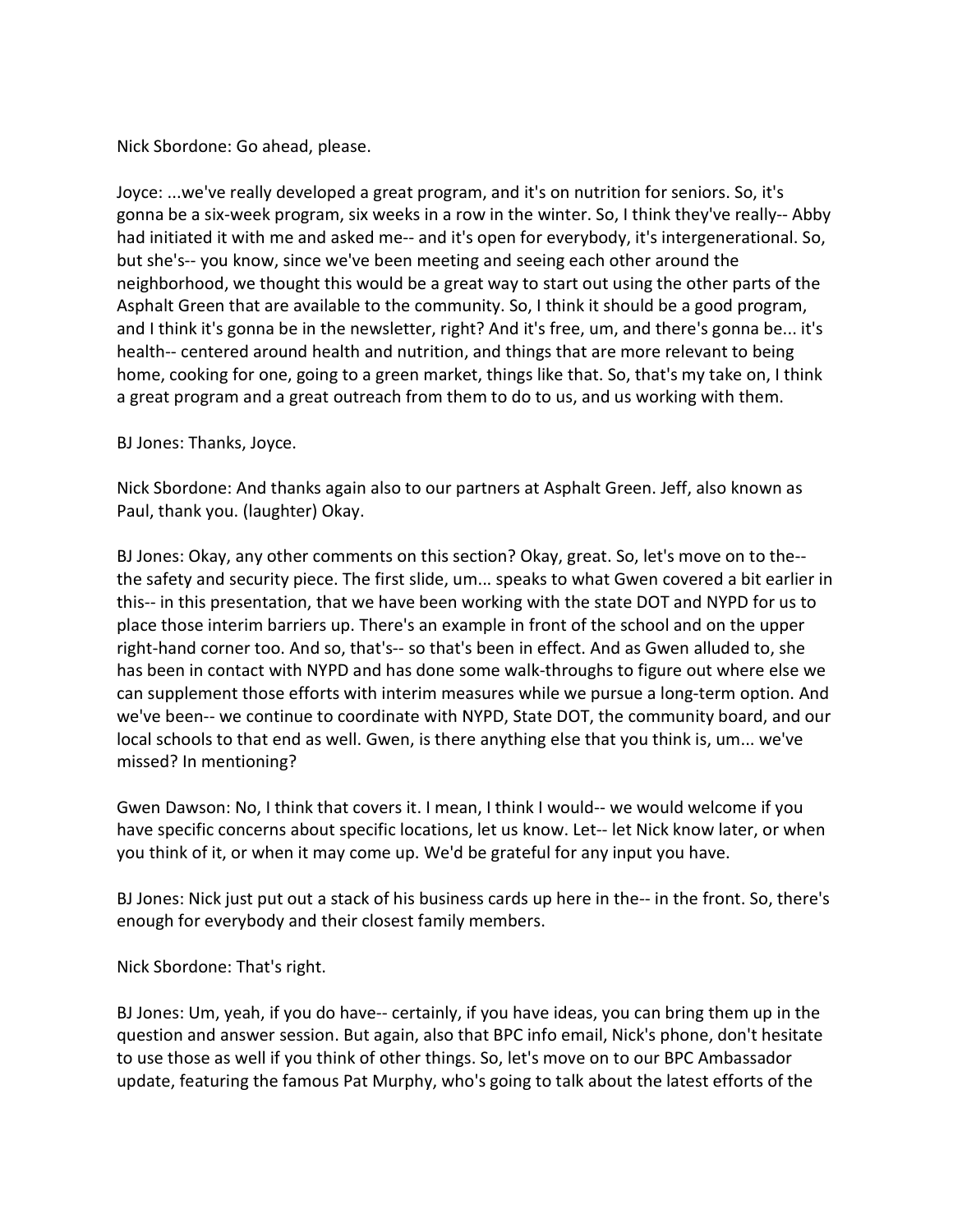Ambassador Team, and his efforts with NYPD since the last community meeting. Take it away, Pat.

Pat Murphy: Excuse my back. Hello, everybody. As you can see from the slide, I've been working with NYPD Parking Enforcement, so they've been around the community. Sorry for anybody's car that got towed, or motorcycle, because they went around, I think for the motorcycles, was last month. All the motor-- they must have taken about ten of 'em out of here just on the North End. NYPD Hercules Unit, Counterterrorism Unit and Port Authority Police have all been throughout the area, especially-- it all started with the summer of Hell on the transportation. So, over here, where the Port Authority has a dock and that, they have their police set up there. Hercules Unit's been all around, everybody knows what they look like, with the helmets and that. NYPD First Precinct's been issuing summonses on the bike-- to the bike riders on the greenway. So, they've been up on Chambers Street, they've been down by Pier A. Some people actually have seen 'em stepping behind walls, and all of a sudden, stepping out and grabbing people, so. The-- our command center contacts Brookfield security desk every tour to find out what's going on in their place, if they have any issues. And we also let them know if we have any issues going on. Life Safety, Brookfield Emergency Alert Notification System, so I'm a member of that. Like, just before this meeting started, 250 had a power outage, and so I got that transmission right away. Emergency residential radio checks performed by the supervisor. This, we like to do, we used to do every Monday. Now, we're doing it on different days of the week. There's radios throughout the property, and we go and make sure that the building managers have 'em on. This actually worked out very well for us on October 31st, because we were able to communicate with the building management team around the incident and do a lockdown, and also let them know when to open up. PS/IS-89 and PS/IS-276, safety ambassadors sign at the start of the school day and at the end of the school day. And this is just to make sure that there's no double parked cars, that the buses can pull up and let the kids out in front of the school, and stuff like that. Okay? Um... And then I have a couple of notes, basically which is on the next slides. Our homeless issue, it's finally starting to decline here in October. That's probably due to the weather change. Pier A ticket sellers, they've been displaced, so we're constantly working at that. This year, we've found that they've been more aggressive type than in the past. We also had to deal with relocating certain legal vendors, and that's like your ice creams trucks, your hot dog vendor, and that stuff. They didn't know what is state property, what's city property. Enforced no-- no dog policy on the ball field, West Thames Park and Rector Park. Basically, what was happening there, is people were bringing their dogs onto the Astroturf. Uh... I can't-- for me, it doesn't make sense, but you know, when you explain to 'em, hey, the dog can't be on the Astroturf, you know. That's what we were seeing occurring, and we had to pretty much enforce that going along. Rector Street Lift intercom system, we check that at the command center. So basically, the park's crew, they go to the Rector Lift, they press the intercom system. We have the receiver end on ours, and we talk back and forth to make sure, just in case anybody gets entrapped. Enforcing no drones flying in the park. And we monitor the ball field, Teardrop and 75 Battery Park Place cameras. So, pretty much the camera systems are up, and we do reports on it every shift to make sure that they're working and we can see what's going on. And... that's open to questions.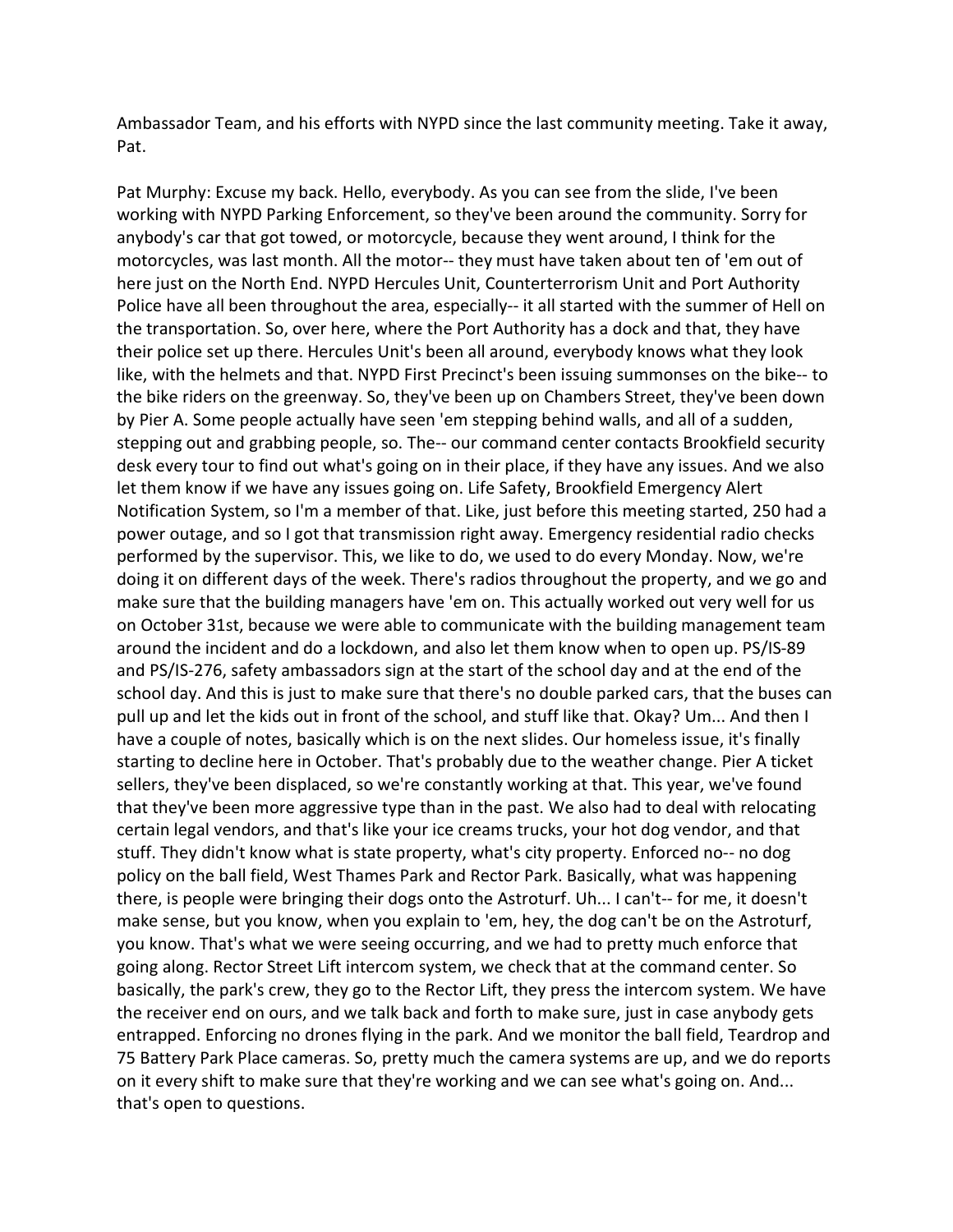BJ Jones: So, Pat, we'll, um... I also, um, before we take comments and questions, I also wanted to-- to call out belatedly, I'm sorry, that Catherine McVay Hughes, our board member, is here in the front too. (applause) Who's... even more famous than Pat is. And so, again, it's- and that's because your comments and feedback are important to us. And so, in regards to safety and security in the wake of the-- the tragic events here, we're definitely interested in your-- your comments and your concerns. You know, as Gwen has said, as I have said, and Nick has said, we're in-- and Pat has said, we're working closely with the NYPD. So, we want to relay your feedback that we hear during this session, as well as take that into account as we continue our efforts to figure out how we can, uh, compliment and supplement the efforts that are already underway with barriers and such. So, Francis, are you ready?

Francis: I am ready.

BJ Jones: Okay. Raise your hand if you have-- okay, we've got one.

Frances Mishania: Hello, my name is Frances Mishania. Two quick questions. Has there been any thought about putting life preservers on the rails all along the river, so that if someone does jump in and someone is seeing that, they could throw the life preserver over the fence? Um...

Pat Murphy: Well, that has-- that actually has come up in a community board meeting, and we have seen a picture of what Hudson River Park has on theirs...

Frances Mishania: Yes, the red ones.

Pat Murphy: ...with an alarm. So, right now, it's just being explored.

Frances Mishania: What is there to explore?

Pat Murphy: Well, part-- part of the problem is, do you have anybody that's trained in it, that's number one. Number two, are we supplying everybody in the marina with a life preserver? Because there has to be some way to secure it. And then you have to have, like, almost like a firebox, where you break something, open it. And is it tethered to the rail, that you're throwing it and you're not losing it? You know, that's-- that's some of the issues. Basically, you know, I know that there's reports out there that people have fallen in. Uh, I tend to question them, because I've been there at the one that they said fell in, and she jumped. Okay? And each one of the issues that we dealt with so far has been people that they took off their clothes and they jumped in, okay? So, I-- I know where you're going, but we're still-- we're looking at it. The Authority has to take a look at it and see what's feasible. That's all. I can't answer to that part of it, but...

BJ Jones: Yeah, but that's-- that's accurate. We are-- we are looking into it. We've researched, um, the preservers and the cases. And so, we'll have more news on that.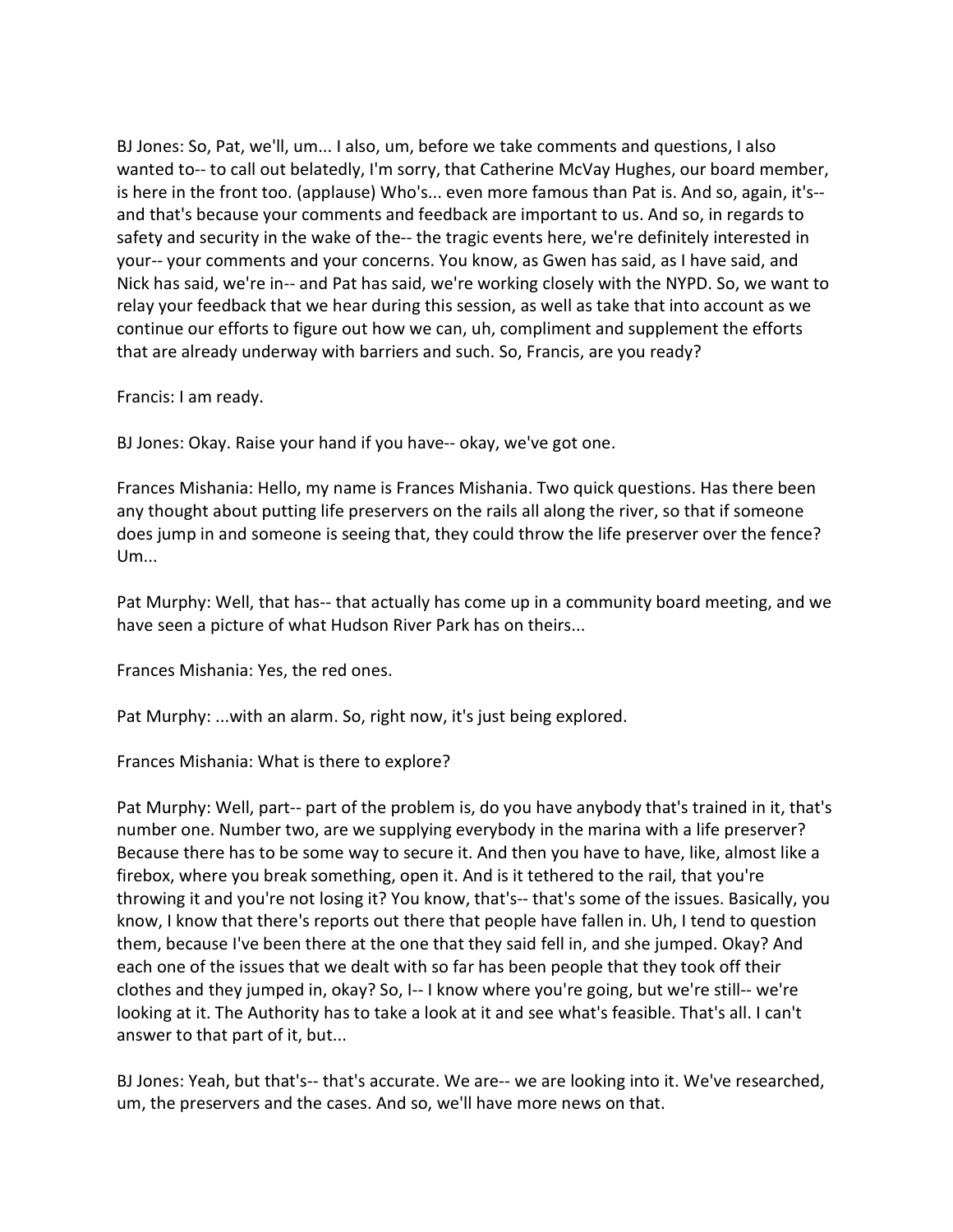Frances Mishania: All right, second question.

BJ Jones: Yeah.

Frances Mishania: Sorry to hog the microphone.

BJ Jones: It's okay.

Frances Mishania: Is there a way when you're on the waterfront, that there could be signage to say, I'm on the waterfront at Rector Place, I'm on the waterfront at Third Place, I'm on the waterfront near West Thames? People, when you say the waterfront, it's vague.

Gwen Dawson: Let me, uh...

BJ Jones: Gwen's gonna take that question and talk a little bit about our wayfinding initiative that Nick had mentioned briefly.

Gwen Dawson: We-- we are beginning actually this week, our waterfront wayfinding signage program. And we have a consultant on board, and we're gonna be designing signage, updated signage, a wayfinding program for Battery Park City, and we will be involving the community in the concepts for what's needed. And that's really great feedback. So, we will-- we will be looking at opportunities going forward at meetings such as this and the Battery Park City Committee. Maybe there'll be a special meeting devoted solely to that. But we will be looking for input from the community on our new wayfinding program for Battery Park City, and I think that's a great suggestion.

BJ Jones: Thank you, Frances.

Nick Sbordone: Thank you, Frances.

Howard Grossman: Yeah, hi there, Howard Grossman. In nice weather, the South end of the Esplanade just gets taken over by fishermen. Is there any way to stop fishing?

Pat Murphy: Well, the ac-- the actual location for the fishermen is down in Wagner Park. So, we keep trying to move them down there. Some fishermen don't realize it, we find them fishing up here at Rector Park. We tell them that the only authorized place is Wagner, and they pack up and they move on down. I mean...

Howard Grossman: There gonna be some signage then?

Pat Murphy: Well, like I said, the signage is part of their project.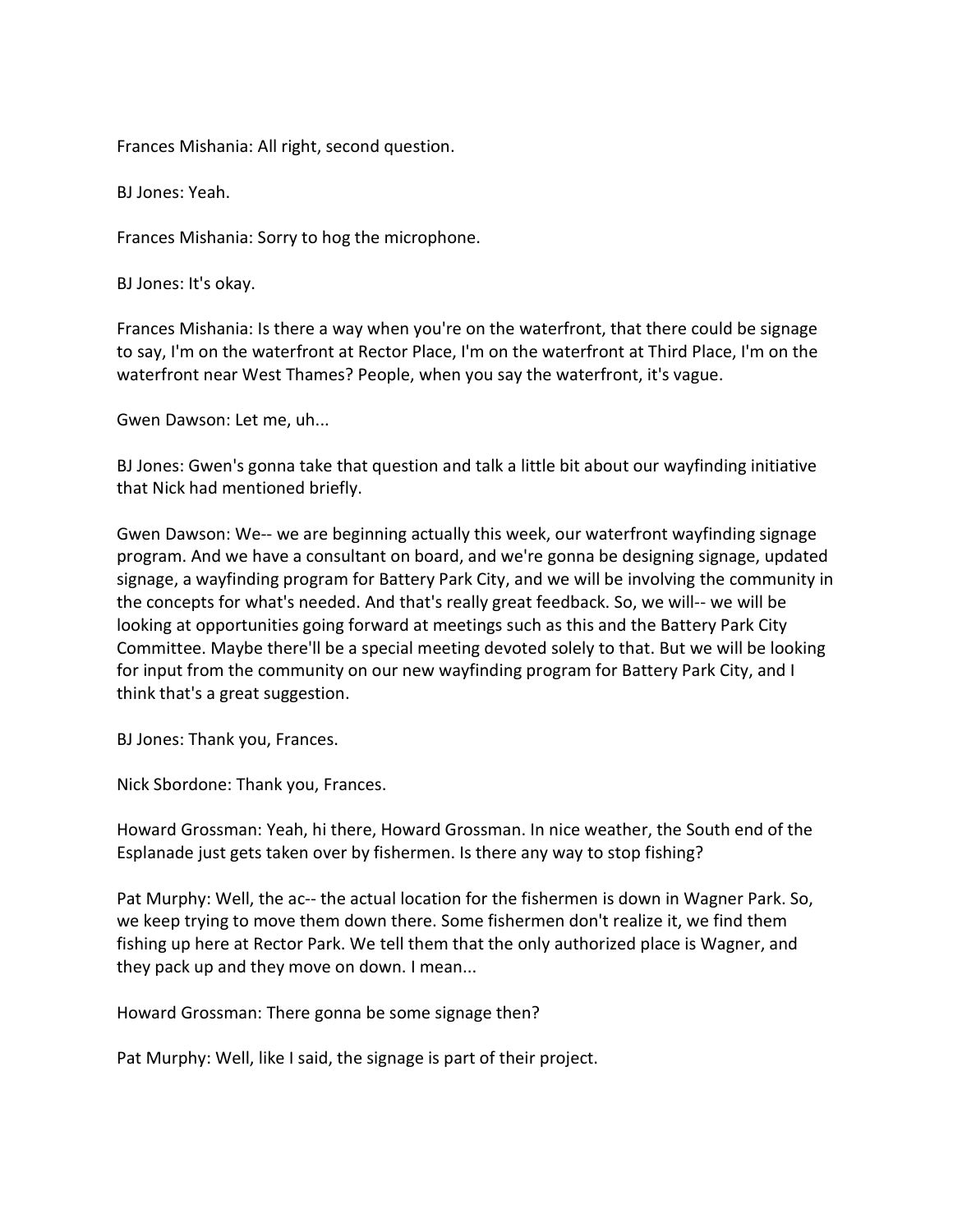BJ Jones: And Pat, maybe you can speak to this a little bit. But my understanding too, is part of the problem is, it's commercial fishing is what's not allowed, but that's-- but the way it's regulated by the state is based on the number of poles a fisherman has. And so, they know just the right number of poles to have that-- that just make it more complicated to-- to get them to comply.

Pat Murphy: The standard here is they can't have five poles up. They'll let 'em have three poles up. But you'll also-- but you'll also see that-- somebody from the Fishing and Game Wildlife. Okay, I was walking through the park, and he stuck behind the Jewish Heritage Museum waiting for them. So, I mean, there is enforcement. You know, how often they come down here, I can't speak to that. I don't know. Okay.

Denise Cortovano: Hi, Denise Cortovano. First of all, it's been a couple of, um, sessions since I've been to one of these meetings, and I do appreciate that you're having the con-- the questions immediately following the topic, rather than waiting till the end, so thank you for that.

Nick Sbordone: Thank you.

## BJ Jones: Thanks.

Denise Cortovano: My-- I just would like some clarification back about the residential radio checks and emergency. Can you tell me, you mentioned something about, they're in the buildings, you checked with the buildings. What-- yeah, just give me a lot more information. Pat Murphy: Okay, part-- part of the program, part of Battery Park City Authority's emergency program and that, is that each one of these residence, they have a radio in it, and it's in their building management office, and that it's on and that it's manned. So basically, a supervisor goes around, and he calls to each building, and waits for an answer. If he doesn't get an answer, he goes to that building. So, at the start of this, we would find the radio was in the closet, it was dead, they had to go look for it. It wasn't out on the main, let's say, receptionist desk, where it should be, and plugged in and sitting in the charger. Okay? So, some people were like, it was there but it was turned off. So now, they have it on. So, at the beginning, we started just doing it on Mondays until we got everybody getting the response back, and we do it both in the North End and the South End. And then we started switching up days on 'em, so now that they don't know that it's a constant Monday morning activity. It could be done on a Friday, it could be done on a Wednesday. And you know, every once in a while, we catch somebody off base, and we go, and it's all reported. We do it in the Eponic system. This way, the Authority knows who answered up, who didn't, the reason why, where we found the radio, and that. And I can tell you, after October 31st, everybody's answering up, so.

BJ Jones: And just to add-- add to that, is that the intent to have another communication channel available if, God forbid, we can't make contact through email or our cell phones or landlines. So, that's why we do these tests regularly, so that if we need another outlet to get a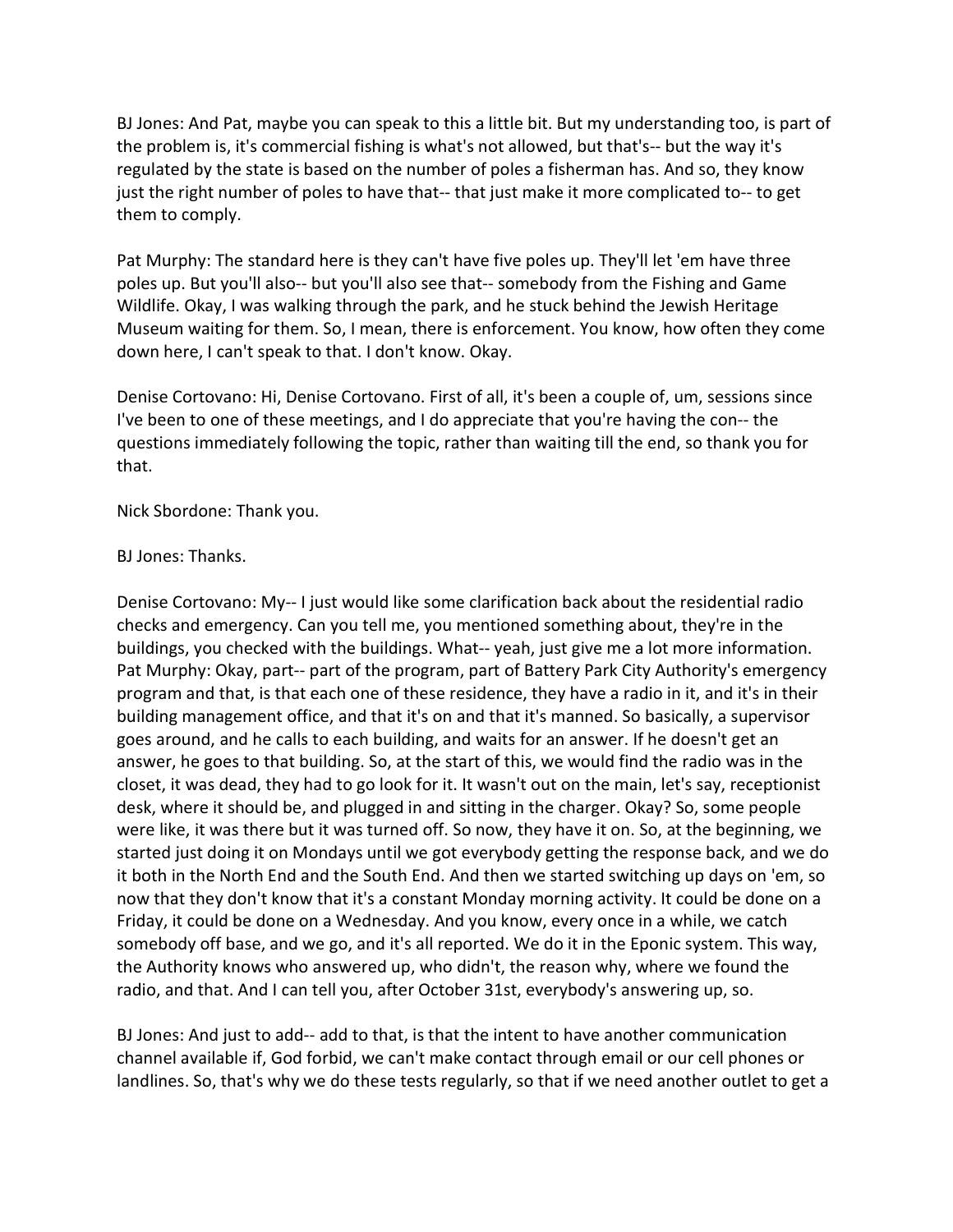message quickly to buildings, we have that available. We hope not to need to use it, but that's why we've been working very hard to get the managers to follow through- through on it.

Denise Cortovano: Thank you.

BJ Jones: You're welcome.

Denise Cortovano: And just to follow up, on October 31st, did you call buildings in the North and to the South End neighborhoods? And...

Pat Murphy: We just-- we just dealt with the buildings where the incident went down. We heard it over our radio, okay? And naturally, our supervisors responded out. And as soon as it became contact with the police, it was-- as far as they knew, they were still looking for people. That's when a lockdown was put out over the radio up to this North End. Okay?

Denise Cortovano: Okay, so I have a preschool, Battery Park City Day Nursery, in the South End. I was not there on October 31st, but my people found out about it by a parent who works in Brookfield Place. And she is the one-- my director is the one that went to tell the doorman in South End. They had no idea what was going on. And our building put-- went on the lockdown. And I know that PS-276 in the South End went on a lockdown. So, I would strongly suggest that in a situation like this, you don't just call the immediate residents, that you make it all the radios that you can get ahold of. And another question-- is it the presumption that the building, once you notify the building of an emergency, the presumption is on them to notify the residents in that building? Is that correct, or...?

Pat Murphy: Yeah, yes.

Diane Cortovano: Okay, all right, thank you.

BJ Jones: And-- but to that point, Denise, since, um... because you have that school there, maybe we should talk about how we could notify you directly, if not a radio or... just to-- just to make sure, 'cause the public schools have their own, you know, network, and you are-- we don't want you to slip through the cracks. So, that's a very good point, yeah.

Nick Sbordone: Of course.

BJ Jones: Who-- who else?

Michelle Freese: Hi, I'm Michelle Freese, I'm a parent at PS-89. You had mentioned that there's ambassadors patrolling in the mornings that are outside of PS-89. I haven't seen them. I was wondering where they are, what time, and how many? And just, are there patrols around? I don't see any patrols around that block where the school is in general, so I'm trying to get a sense of what the security situation is there.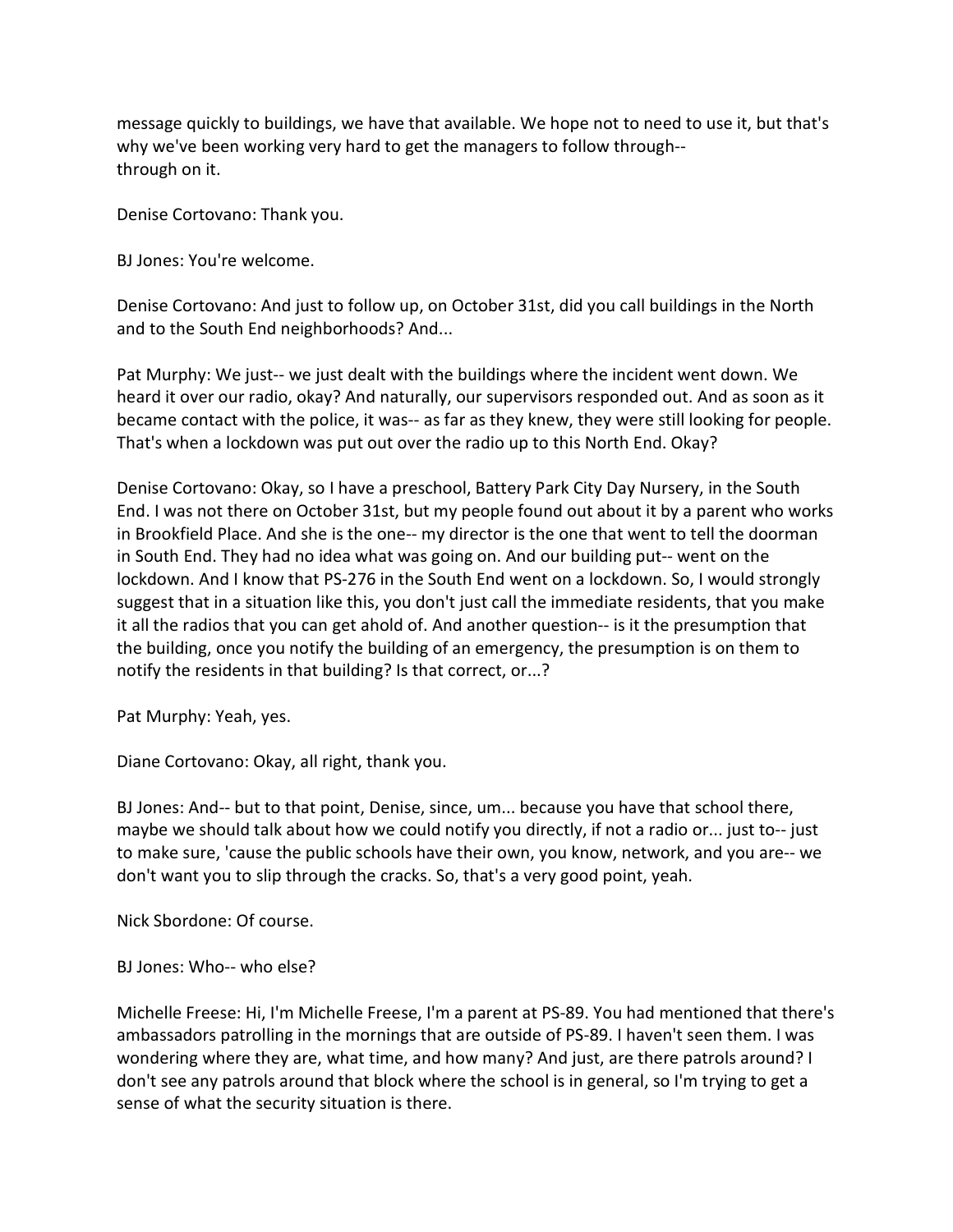Pat Murphy: We don't patrol the school. We were asked. Actually, PS/IS-89 was the first one to come to us when we first started here, and asked, "Can we have a safety ambassador over on the Warren Street side of the ball field dealing with the buses and the kids crossing the street?" Because you guys did not have, and I believe you still don't have a crossing guard in that area. Okay? And it was the president of the Parents Association at the time. So, I contacted Battery Park City Authority. They said, "by all means." So, really, they come out, it's the ambassador that's in the ball field. He comes down from the ball field side, he's on the Warren Street there, and basically, he's to make sure that you don't have the double-parked cars so that bus can come up and, uh, let the people exit the bus, the kids exit the bus that's there. He's also there at lunchtime, or the activity time when your kids come over to the ball field. He's right there.

Michelle Freese: On the ball field side?

Pat Murphy: He's usually on the ball field side. If the kids-- he watches the kids cross over. If he sees that someone's gonna step out in front of a car, he's gonna walk out in the street, he's gonna stop 'em. Remember, he's not a crossing guard, he's not trained as a crossing guard.

Michelle Freese: So, I bring my kids to school in the morning, and I don't see anyone helping with that in the morning. I also volunteer on Fridays at recess-- at recess, and I see them kind of up on top. But I don't see them helping cross-- parents are doing it.

BJ Jones: So Pat, let's make sure that we get, um, your contact inform...

Nick Sbordone: Michelle, right?

BJ Jones: Michelle, is it?

Michelle Freese: Sure, yeah, Michelle Freese.

BJ Jones: Let's get your contact information, and Pat will-- will meet with you. Nick will be in touch, and we'll meet with you, and if there's some other parents here...

Michelle Freese: Okay, I'm the president of the PTA for PS-89, so...

BJ Jones: We'll-- we'll follow up with you and-- to come up with a plan.

Pat Murphy: I could tell you from PS/IS-276, that, uh... actually, Tammy, who's here, has gone over to our staff and said, "Listen, this is where we want you to be," okay? So, a lot-- you know, and that's-- and that's the truth. A lot of times, my staff is not gonna know where you- where you need them to be. They know that they can't act as a crossing guard because they're not trained as a crossing guard, okay? So, that part... I'll meet with you, and we'll pick a location where the person needs to be.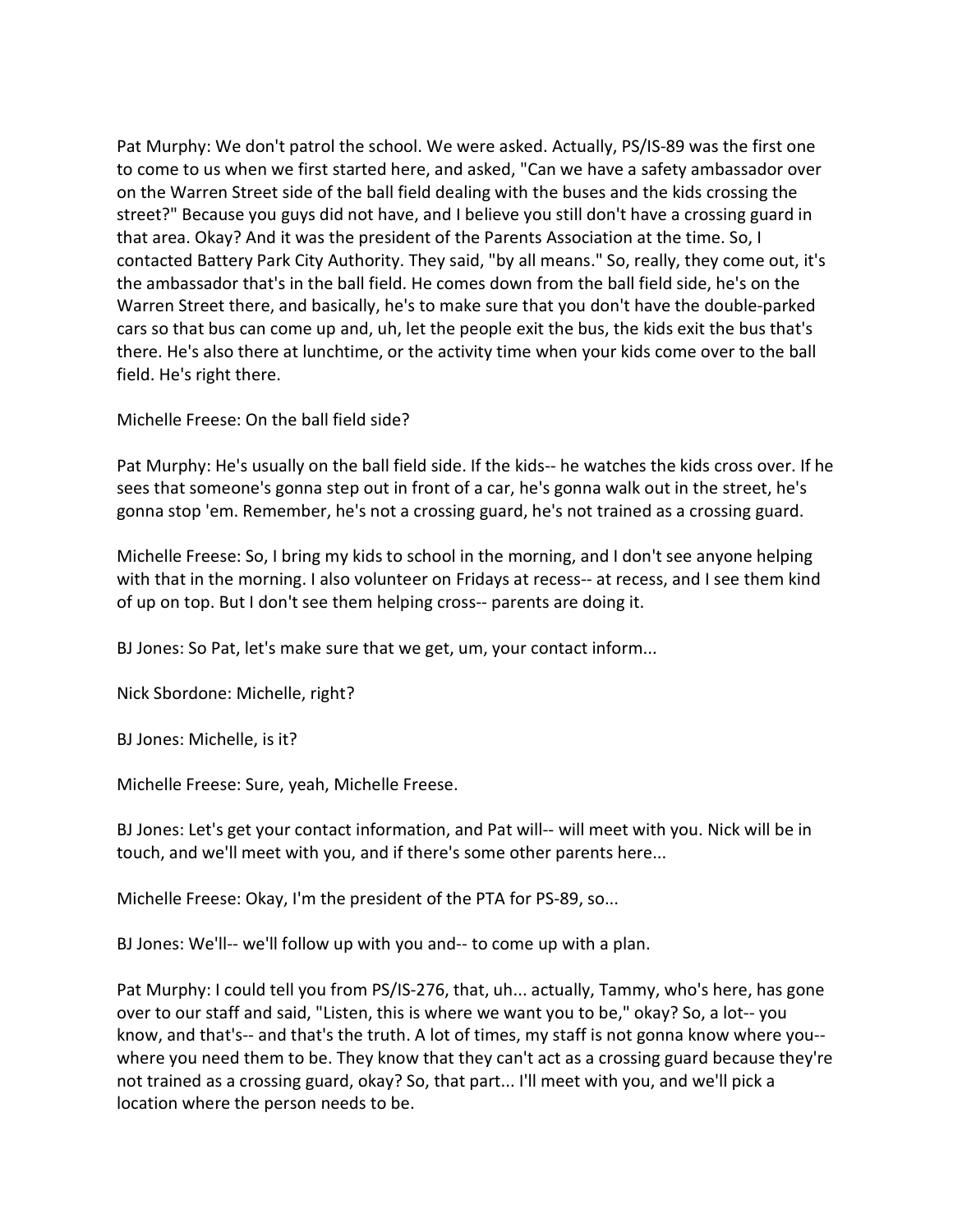Michelle Freese: Thanks.

Pat Murphy: Okay? Yeah.

Tammy: Hi, Patrick.

Pat Murphy: Hello, Tammy.

Nick Sbordone: Hi, Tammy.

Tammy: Hi, guys. Sorry. Hey, BJ.

BJ Jones: No problem.

Tammy: Um, I apologize. Justine and I were actually at the Community Board One meeting for youth and education, and what came up that was so intense was from the parents from PS-89, from IS-289, and some concerned parents from Stuyvesant. And the entire conversation was about crossing guards, school safety, and how to be able to leverage what the Battery Park City Authority has, and what you are able to do on a greater level. The concerns that we heard at the meeting from the parents who were there, and they were extraordinarily vocal, was that there's not enough. Even if you have one guy from the ball field, it's not enough to cover the total number of students that are coming across West Street, down Chambers, Warren, and North End. Combined with the fact that there's a very difficult time of traffic enforcement for people stopping at the stop signs and the traffic lights, and everything else that's there, and illegal parkers, that it's become even more prominent now on people's minds since Halloween. So, while at 276, we were fortunate, because we have a crossing guard, and we have allied, as on the other side, what IS-289 and 89 need is just far more bodies around. Not one guy that we pull off the field, but they need guys on each side of the building, because you can't ask-- the DOE is not gonna send people outside. So, we're coming back to the Battery Park City Authority to say you really need to help with that.

BJ Jones: Okay. Was Captain Taylor at your meeting just now?

Tammy: In fact, he was.

BJ Jones: What did he, um... what did he say about their-- the NYPD and educations efforts with the-- with the school crossing?

Tammy: Like everything else...

BJ Jones: Yeah, yeah, yeah.

Tammy: ...it's an ongoing process.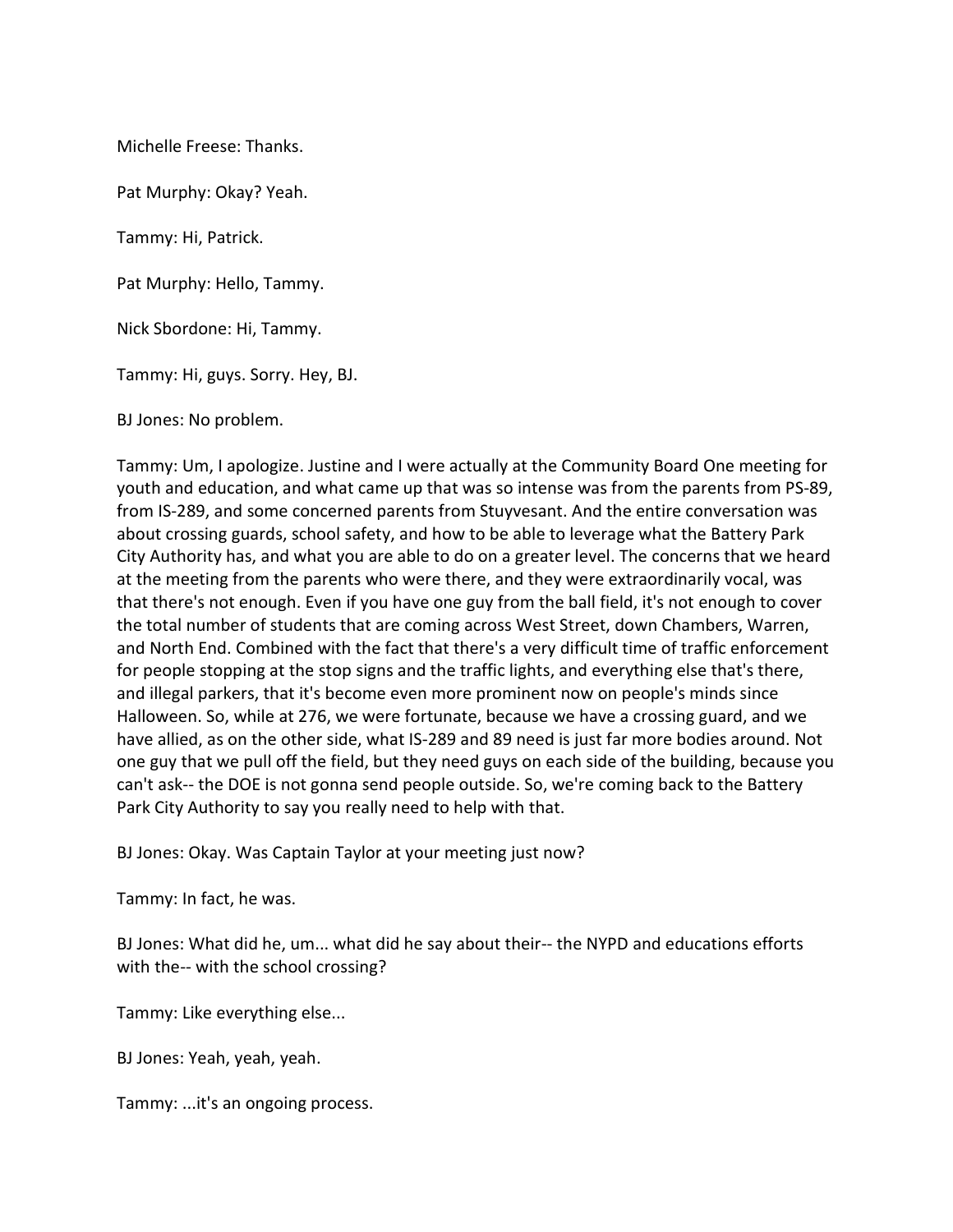BJ Jones: Okay. Okay.

Tammy: But much like what he said at the meeting, you know, he was there to come and speak with us, and the families and the parents, but he had to leave because there was an issue of an envelope received at ACS.

BJ Jones: Ooh.

Tammy: So, there are enforcement issues.

BJ Jones: Yeah, okay, all right.

Tammy: Okay, so while Patrick is one level of that, it doesn't deny the opportunity that we do need to take a look at a peace officer opportunity for Battery Park City.

BJ Jones: Yeah.

Tammy: We need people who can enforce rules, write parking tickets, arrest somebody if they're not in the right place, okay, if they're committing a crime. Things that... you know, I'm not saying we need to hearken back. I'm not saying bring the PEPs, that was our only solution. It's a very smart group of people who are in this neighborhood. Let's work together with the community to find a solution for peace officers that can provide the backup. It is lovely, the First Precinct to send us two officers while Governors Island closes.

BJ Jones: Right.

Tammy: It's amazing to have the extra support in the North neighborhood. But when we need the extra support is when Governor Island will reopen. And so, I challenge the Battery Park City Authority to have some greater plan in place for that, to cover the ball fields, the neighborhood, the schools, Teardrop, every place. Because if we fix the ball fields, then they move over to Teardrop. If we fix Teardrop, then they're gonna move somewhere else. So it really is-- it's chasing rabbits, and I understand that. But we need to take a look at a more comprehensive solution. And I think that the ambassadors have been a great asset, and have tried to work very hard with the community. I've come-- if you ask them where to go at 276, we told them where we want you to stand. And they have been very responsive.

BJ Jones: Okay, good.

Tammy: Some guys better than others, but...

BJ Jones: Right.

Tammy: The nature of humans, right?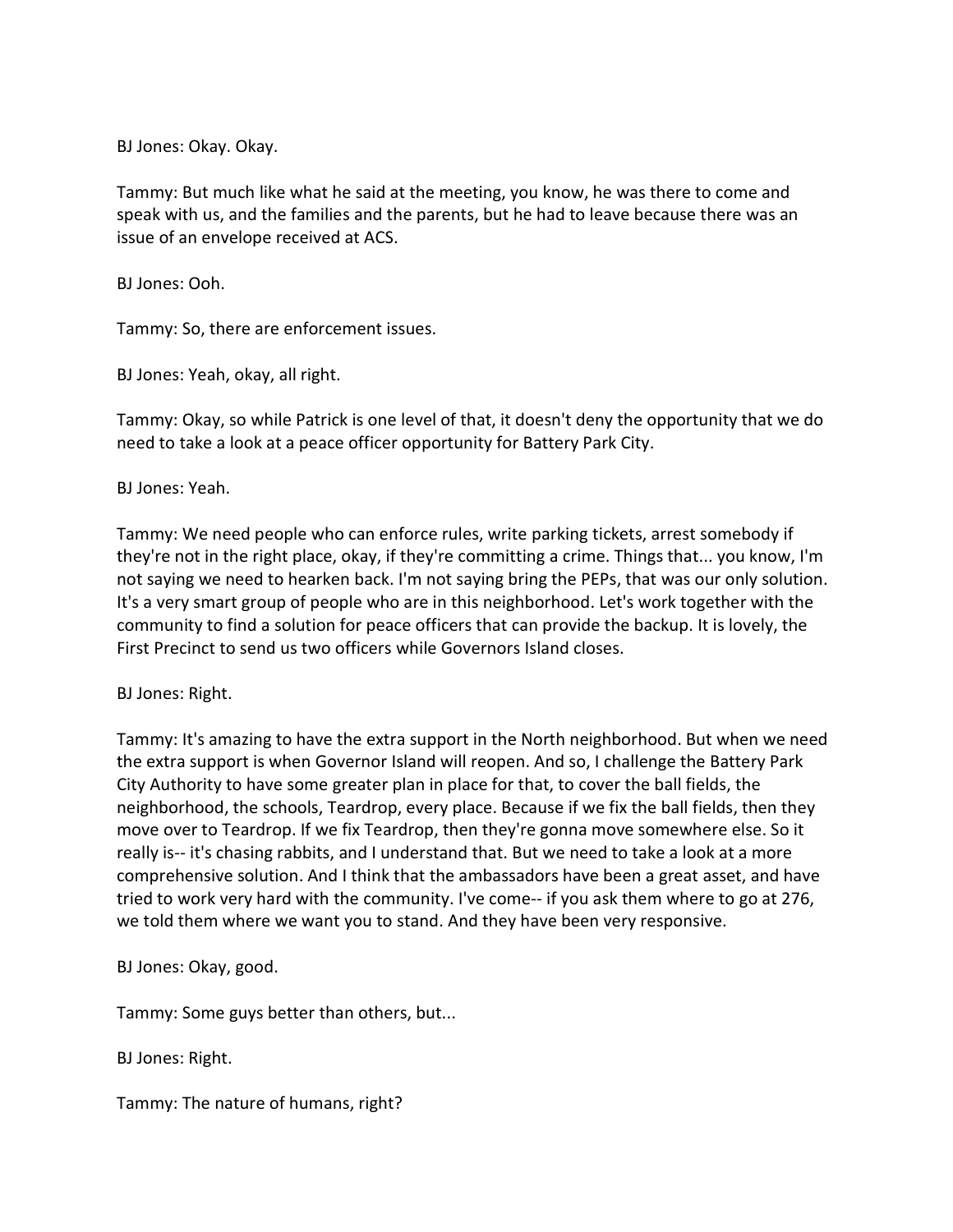BJ Jones: Right.

Tammy: So, that's my challenge back to you guys, is that we have eight months to try and really figure something out again, that's a better solution to add more. Thank you.

BJ Jones: Challenge accepted, let's talk about it. Um... (applause) Yeah, there are a lot of merits to what you say. In the meantime, um, in the very short term, let's also, Nick and Pat, talk more about where else we can put additional ambassadors to-- to help while we figure out something more robust. Who's next, Justine?

Justine: Hi.

Nick Sbordone: Hello.

Justine: Wait-- yeah, it's on. Hi, sorry that I was late and I missed much of everything, but I kind of wanna echo parts of what Tammy was saying, and also just welcome you and say you're doing a great job, BJ, so thank you.

BJ Jones: Oh, thank you. (applause) Thank you.

Justine: Yeah, yeah, no, thank you, and um, you know, we're happy that you're here, we're happy you're doing this, and we're happy for the meetings, so thank you. Thank you, Nick and Gwen also, for being here. Um... and Patrick, and everybody else.

Nick Sbordone: Folks, she's not a plant. I swear, this is genuine.

Justine: No, no, no, I'm serious. I am, because I think that over the years now, it's been... the- the healing of this community and the relationship with the Battery Park City Authority with Battery Park City have been-- it's an ongoing process, but we have made strides. And every time that I can say something good, I'll say it, because I think it's important to recognize that.

BJ Jones: Thank you.

Justine: So that's step one. In keeping with that, I think part of the way the strides were made were starting with the senior group and the working group with the seniors, and then the bicycle group and the working group with the bicycles. And from-- coming from the, um, Youth and Education Committee, where they were talking about the crossing guards and the schools, and there's just the angst and fear of all the parents there. Maybe another working group would be getting together and talking with Patrick, not-- you know, just to get more information. And I know you're here, but not-- and he comes to every Battery Park City Authority meeting, and there certainly is a lot of communication, but more communication, and more opportunities for people to get together and share ideas, and having-- and coming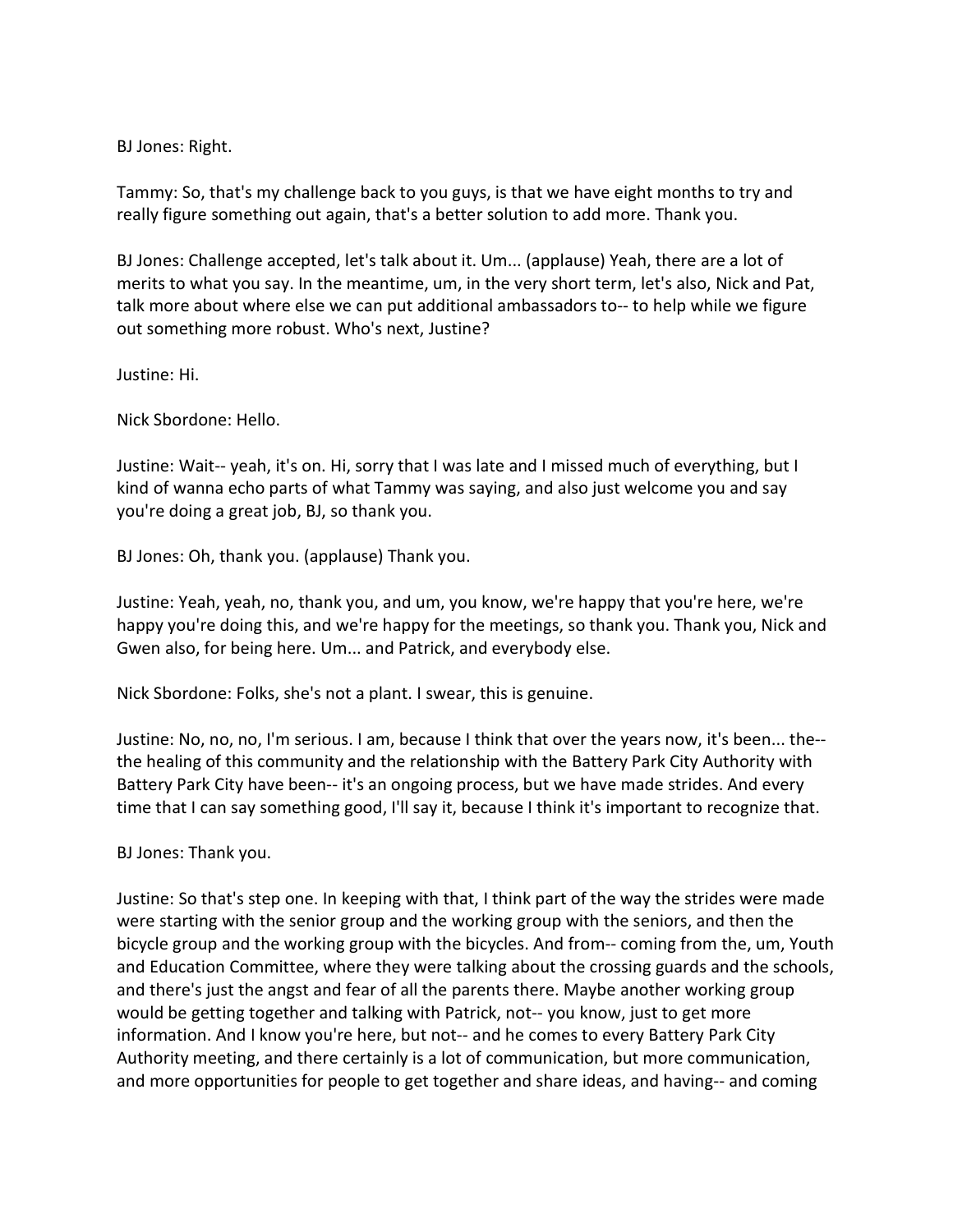to us as things are being done is really important. So, I'm hoping that that's gonna continue, and I'm looking forward to more collaboration.

BJ Jones: Thank you.

Nick Sbordone: Thank you, Justine.

BJ Jones: Here in the front.

Man: Can I try?

BJ Jones: Yeah.

Man: There's an issue I hear coming up over and over again, is essentially about what I'll call highway safety. And so, it makes me think about, what are the kind of general standards of highway safety as we see 'em in the city? When you travel along any interstate in the United States, there's usually a 20-foot-high wall, and then there's a cyclone fence, and then there's a couple of berms, and then there's 50 feet of grass. We're operating here in a major urban area with a major highway, with 60-mile-an-hour vehicles operating, uh, with no more protection than a six-inch curb. And I think a lot of the problems we have here is that if we started to build this now, no one would let us do this. This just kind of eased into place psychologically, because it was there. We took down the FDR and the elevated highway, and now we have the major highway in a major congested urban area that's growing.

BJ Jones: Getting busier, yeah.

Man: So, we're-- what my own experience is, I often walked Ruth Ohman, who many people know, home from lots of meetings, and these things were big problems for her. And we only got halfway across the road, and then we had to wait another cycle. It's a long way for an old person. Last week, right after our disaster, we were in the presence of a principal who said she spends every one of her lunchtimes trying to train kids to go over the bridge instead of crossing the street. So, one thing I've been concerned about for a while-- another additional perspective on this, is I have in my lifetime traveled a lot to Hong Kong, and they would never, ever, ever let there be a highway kind of thing without either an underpass or an overpass. And they have miles of elevated walkways for pedestrians, because they wisely have observed that pedestrian-- large volumes of pedestrians and large volumes of traffic don't mix. And so, I think that's a pretty good lesson. So, I have been protected myself by the Rector Street Bridge for many years, and I've gone over it, and I've limped over it. And we're building a new one, it's true, at West Thames. But no New Yorker goes more than half a block out of a way-- out of the way. I don't know my neighbors on the second floor, or two floors, or one floor above me. I barely know the people on the same floor. So, New Yorkers really don't handle inconvenience very well. So, my view is, since the Rector Street Bridge is aligned with all the major subway lines in-- in the United States of New York, and since we're-- we-- that's a major traffic-- every-- one of the things that Catherine has noticed over the years is the astounding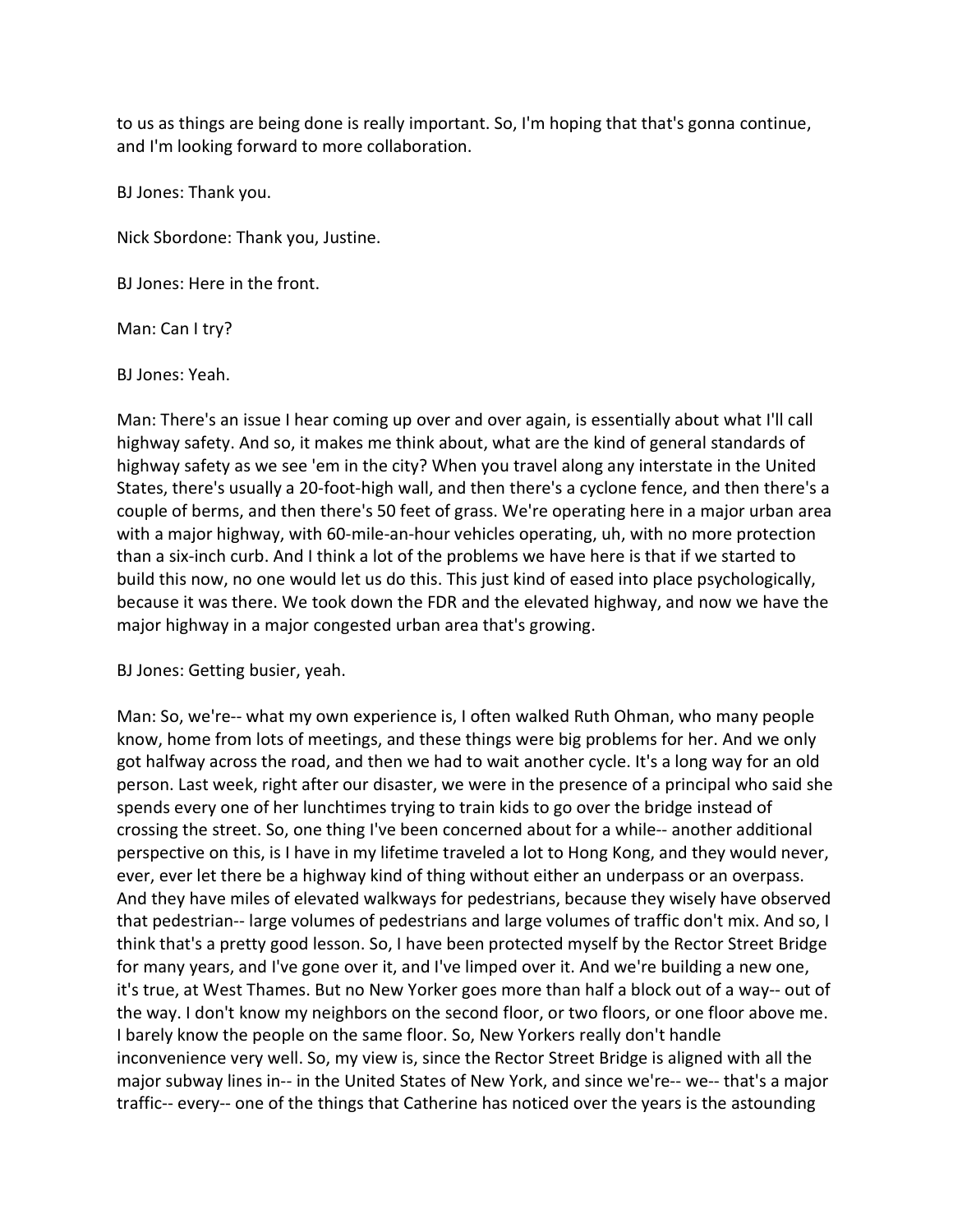growth of pedestrian traffic, especially tourists. And I like to stop and give tourists instructions. I have no idea what the hell I'd tell 'em if-- once they get to West Thames, or once they get to underneath that bridge, how the hell can I tell 'em to get to a subway? "Well, you go up a block, and you go underneath, you go through the..." It's not possible. I can say, there's Rector Place, you see it over there? You go up the hill, and then you run across the subway. So, I think just for practicality's sake, for safety's sake, and because we have so much danger crossing the street, and now those very fast-- those very fast bicycles. Having things that even go-- I think we not only have to get over the road now, we have to actually get over the bicycle greenway, because the speeds are going up, and I don't wanna be one of the fatalities.

BJ Jones: Thank you. Who else? I have one over here by the-- oh, there in the back, and then in front of the camera. Okay.

Jeff Chan: My name is Jeff Chan. It's not a security-related question, but traffic-related. So, northbound from West Street over to Battery Park City is a left turn into Liberty Street. There is only one light which lasts five seconds, and many, many times, traffic backed up there all the way to West Street too. It's a risk factor. On the southbound, there is three entrance. On the northbound, there is only one. Why don't you open Albany?

BJ Jones: Mm. That's-- you're gonna talk to DOT?

Gwen Dawson: It's-- it wasn't our decision. I mean, that was something that is within the jurisdiction of State Department of Transportation. I don't like it either. But we don't really have the authority to change that. We can talk to state DOT, and as a matter of fact, we have been in conversations with the city DOT, and they have been in discussions with state DOT about some-- the possibility of some changes to the flow of traffic. But I don't know of any plans to change that particular intersection right now.

Jeff Chan: Do you think it's making sense to open Albany for left turn?

Gwen Dawson: I would like to see it.

Jeff Chan: 'Cause then-- then what does it take? Does it take a petition or... you know, so you guys have--

Gwen Dawson: Well, certainly, I can--

Jeff Chan: You guys have influence, right?

Gwen Dawson: I can pro-- I can provide the feedback. I can provide the feedback that we get from these meetings to the folks that we deal with at state DOT and say there's-- you know, if there is a lot-- if there is a lot of support for that, I can certainly convey that.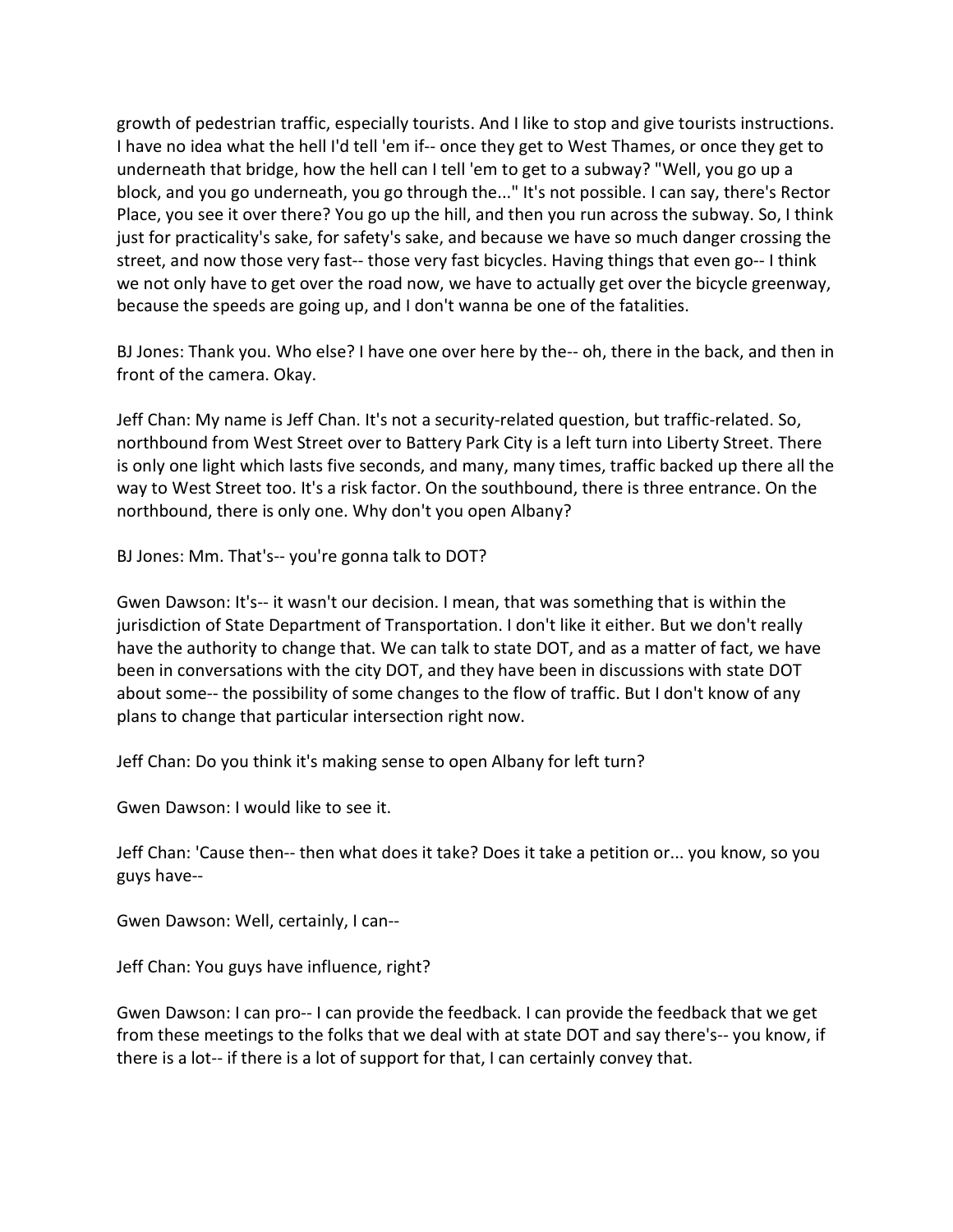Jeff Chan: Well, there are a lot of projects required fundings. We're talking about time. This is no-brainer.

Gwen Dawson: Well, it--

Woman: You're talking southbound left on Albany.

Jeff Chan: Northbound. Northbound making left turn, there's only one entrance right now in Liberty Street.

Gwen Dawson: Certainly, we have to understand what their reasoning is as well. I mean, there may be-- there may be other factors that we're not aware of, so...

Jeff Chan: So the last request is, since we don't have communication with them ourselves, can you give us some feedback from the next meeting or somewhere...

Gwen Dawson: Absolutely, absolutely.

BJ Jones: Yeah.

Jeff Chan: What is the feedback from-- I wanna listen to their reason, right?

Gwen Dawson: Sure.

Jeff Chan: This is huge safety effort-- issue as well.

Gwen Dawson: Be happy to.

BJ Jones: And please, take Nick's card too, so we can get in touch if something comes up in between.

Gwen Dawson: Please, he's been trying to get rid of 'em.

BJ Jones: Please.

Nick Sbordone: Right, in the interim too, yeah, we'll update the...

BJ Jones: If we have other...

Nick Sbordone: Right, the collected group when we get together. But in the interim, if we have an update, certainly we'll-- we'll be back in touch with you.

BJ Jones: We had somebody in the back. Yeah. George Farrelly: Hi, my name is George Farrelly. If we could go back real quick to one of the earlier comments about the ambassador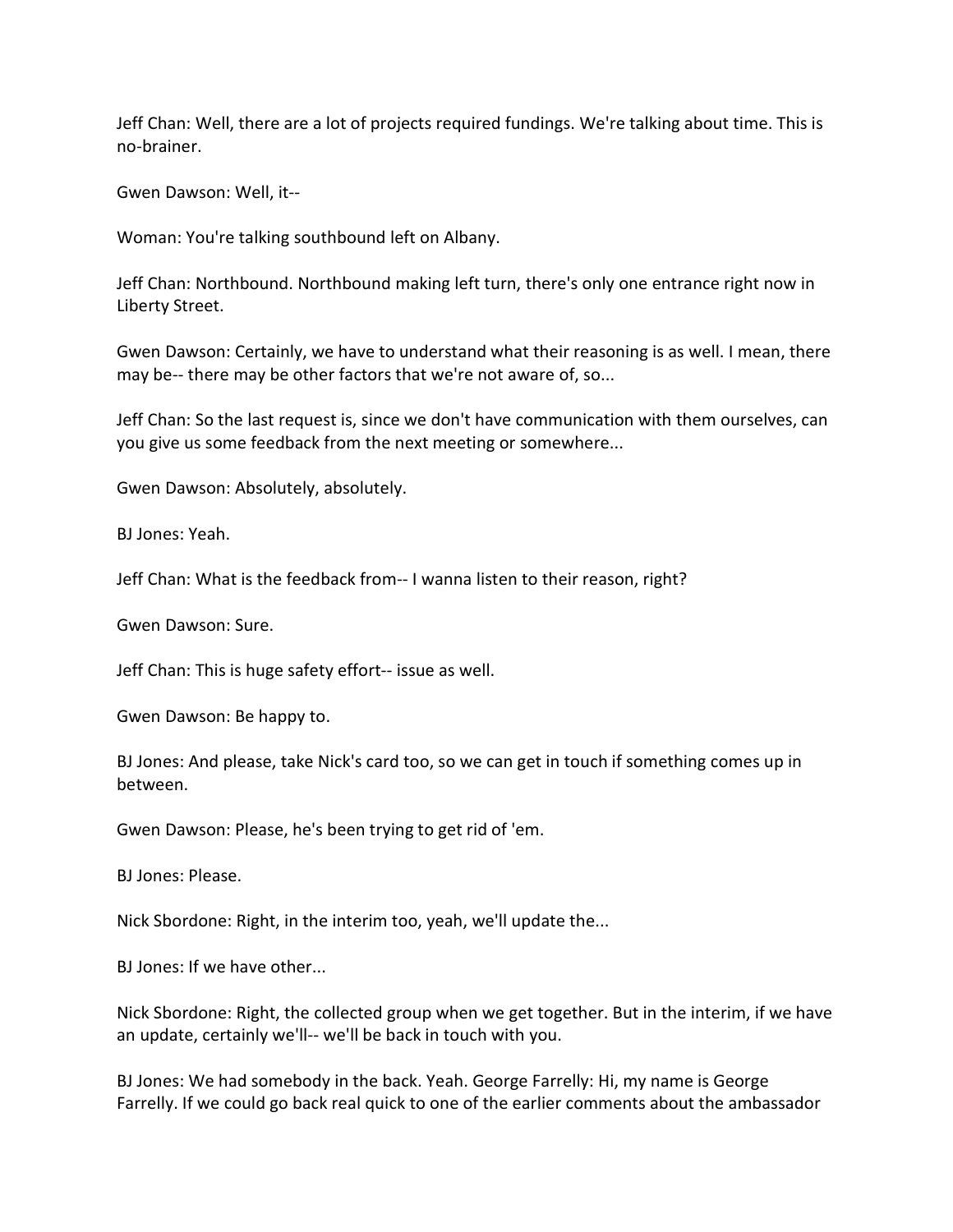presence in front of the schools, particularly PS 89. I think it's great that there's an ambassador there, but I wanted to re-- sort of reemphasize the fact that sort of one person's not near enough given the, you know, the hundreds of students, and caregivers, and parents, and strollers that are crowding those really narrow sidewalks. And frankly, I don't know the background or training of the ambassadors. But I suspect that we really need is-- is sort of a police presence there, pickup and drop-off. And I don't know if that's-- this is the right forum or who we need to speak to of that. But I think we really need sort of NYPD officers there in the morning and the-- and the afternoon, at least in front of 89 and...

Woman: That is what we talked about at the community board tonight.

BJ Jones: And also, we can bring up, or the community can bring up to at the Security Council meeting. Nick, can you talk about that?

Nick Sbordone: Right, yeah, so...

George Farrelly: I'd appreciate that.

Nick Sbordone: Yeah, we can-- I can-- we'll switch information. Make sure that you have mine, and I yours, for the benefit of the group here assembled, the last-- roughly the last Thursday of every month is the First Precinct Community Council meeting. So, at the First Precinct House on Erickson Street, it is an open-community forum much like this is, town hall-style. The deputy inspector is there, the executive officer. They're there to provide updates about different sectors in the First Precinct, and also take input from the community about different things. That would be a forum-- we can bring it up as well, but I invite everyone to-- to participate, especially given, you know, the events of the past couple of weeks.

George Farrelly: Great, thanks.

Nick Sbordone: Thank you.

BJ Jones: Okay. Thank you. We have one in the front, behind the projector. Oh... (laughs)

Tammy: It's me. So... this is one of those agency conversations that, no matter how often the resonance of Northern Battery Park City complain about the placard parking, we're not gonna be able to make any progress forward. We did speak with Commander-- Captain Taylor tonight. And the reality is, what DOT said to us at a community board meeting was, "Well, DOT doesn't do enforcement." So, you're asking the police to police the police, which really isn't going to happen. Let's be quite frank here. But as the landlords, and a tenant of your tenant, perhaps a general conversation with the lovely folks who we are happy to have in the neighbourhood a busy street, but unhappy to have them parking in front of the library, in front of all the handicapped access entrances, all around in the no-standing zones. So, we've asked DOT to take a look at the streets, which they said that they were willing to do. But it still doesn't-- there's no way we're gonna get enforcement on this, let's be honest, right? But the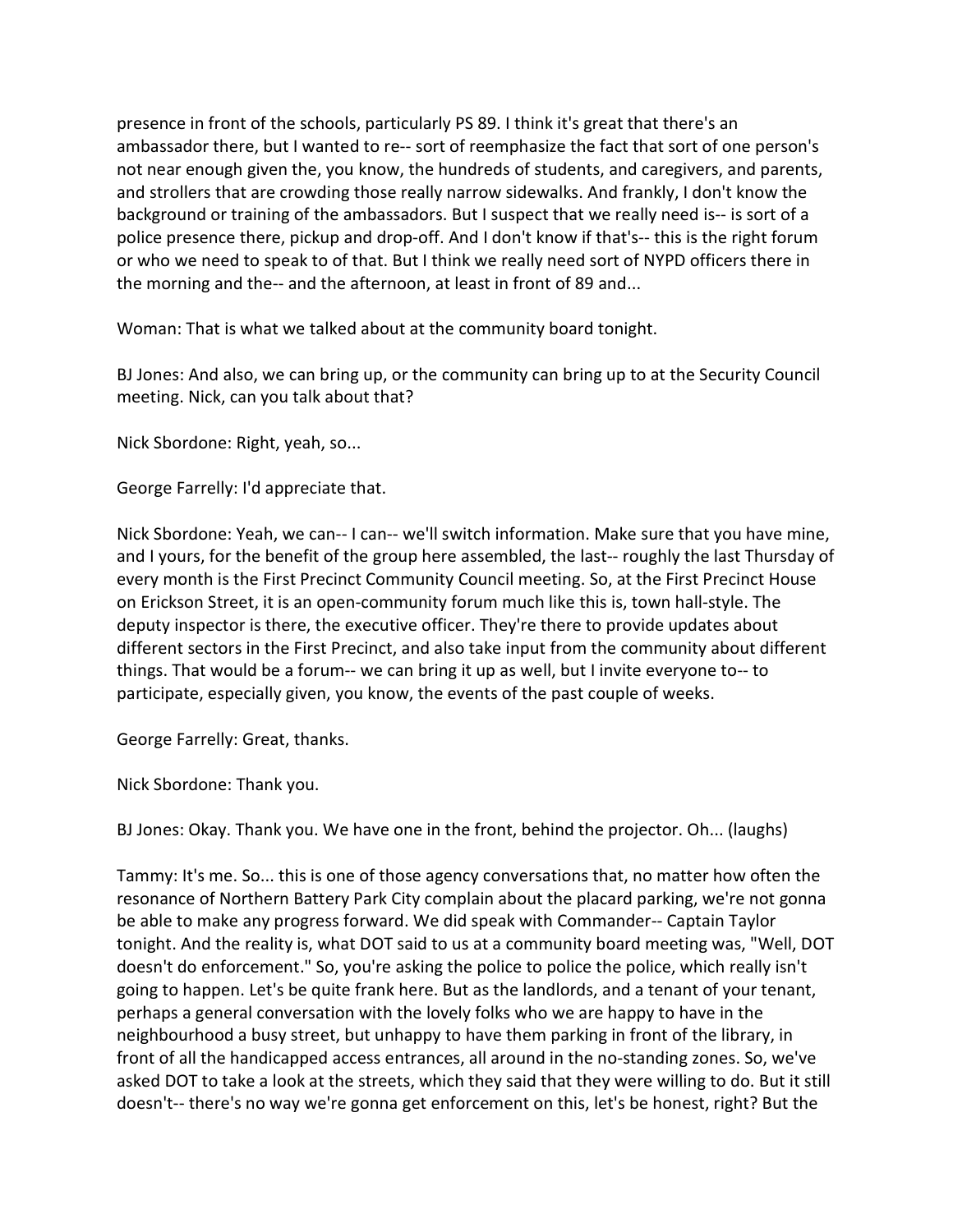question is, to have an agency-to-agency conversation. Because at the end of the day, you are the ultimate landlord.

BJ Jones: Yeah.

Tammy: And so, I think that we are at that point, that if we can't get the police to police the police, right? And they're in the neighborhood... we just need them to figure out where they park their cars. And if it is in a garage, like any of the other people who live here, or in legal parking, that's great. Or if DOT comes back and says, "you know what, we can make a train of parking here," and they'll pay for metered parking, great. But the parking in front of the bus stops on North End, the library, the handicapped access, is untenable.

BJ Jones: Yeah, okay.

Tammy: So, I ask-- we're trying as much as we can on the community board, so I'm gonna buck it back to you guys for a facilitator.

BJ Jones: Yeah, and that's-- that's fine. We have had some conversations with them about this issue in the past, and we'll-- we'll revisit it with them. Yeah, thank you.

Tammy: More pressing right now as we're going into the winter, because you have issues when it snows, and it will.

BJ Jones: Bruno can't wait.

Tammy: I know. But there are issues for mobility, especially for people with strollers, for people who are handicapped, people-- on anything that's not two boots, basically. Thank you.

BJ Jones: Okay, thank you.

Nick Sbordone: Thank you.

BJ Jones: We have-- oh, and Francis, around the pole here next to Anne.

Nick Sbordone: Betty.

BJ Jones: Yeah, Betty.

Nick Sbordone: Hi, Betty.

Betty: Hi. I'm a resident in the area, and I live in the North End, and I wanna mention something that joins with that. My building manager and some of the other buildings around me are concerned, there's nowhere for the drop-off of students. 'Cause we have a couple of people who are school bus drop-offs. Residents, they'd really like to have a couple of blocked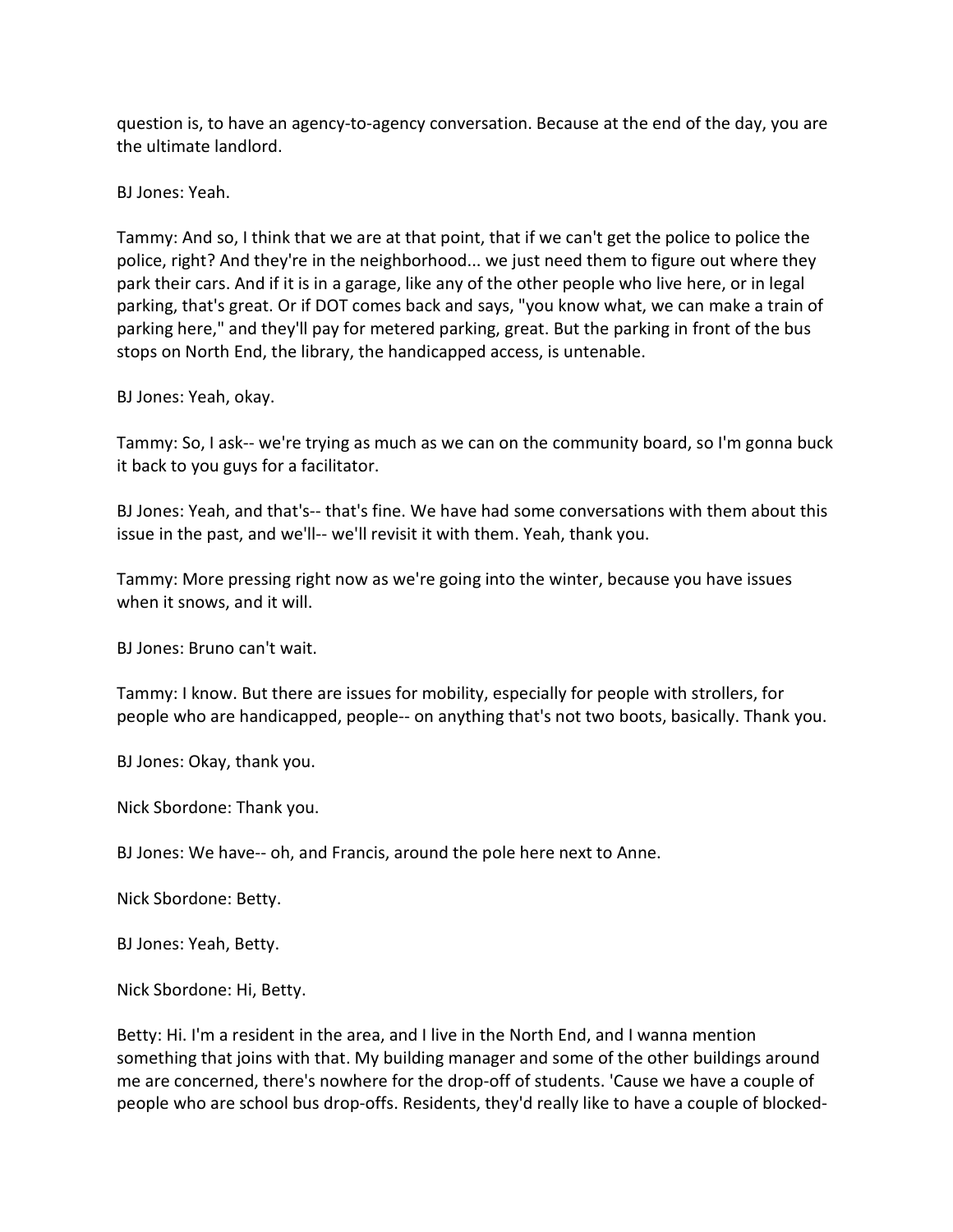off spaces in front of the building that is simply for drop-offs. The delivery of all the Amazon products, the delivery of students coming home, the drop-offs by taxicabs. By allowing parking everywhere, there's nowhere for the residents to do what the majority of people really do in Battery Park City. It's-- so that a couple of people can park their cars, everybody else loses. Some dedicated spaces that is just for drop-offs, and they are not for parking, they are not for standing, they are just for drop-offs, is really essential, and should be considered throughout all Battery Park City, because deliveries from Amazon are reality. And there are a lot of dropoff trucks and other things that have to flow throughout the day to service the people who live-- all the people who live here. Not just the one or two people who get the lucky parking space.

BJ Jones: That's another agency-to-agency conversation it sounds like we need to have, so thank you.

Man: And as you know, in that building we applied to DOT, took about two and a half months, they gave us three spots in front--

BJ Jones: Right, yeah, yeah, so we'd have to, right, ask the DOT about that.

Man: It takes two and a half months.

Nick Sbordone: I'm glad you brought that up. 212 Warren Street--

Man: Sorry, I'm on the board of River and Warren, just up here, it took us about two and a half months. We applied to DOJ, they freed up three spaces, and we now have no-standing delivery room.

BJ Jones: So we'll follow up on that with you, Betty.

Man: Just effort-- sorry, guys.

BJ Jones: That's good. We could talk to him.

Nick Sbordone: Right.

BJ Jones: Okay. In the back.

Bill McDuffy: Hi, Bill McDuffy again. You know, as a few suggestions, because the topic of security and police department and crossing guards keeps coming up. Two things. My daughter is in PS-276. She's a second-grader there, so she hasn't been there very long. The first summer in the school, we went to a meet-and-greet with the principal. And you know, I was informed that the crossing guard at the school, one, you know, thank them when you see them, because it's not an assigned position. And two, the crossing guard that was there previously had been hit by two cars. So, when people come around that back of the Ritz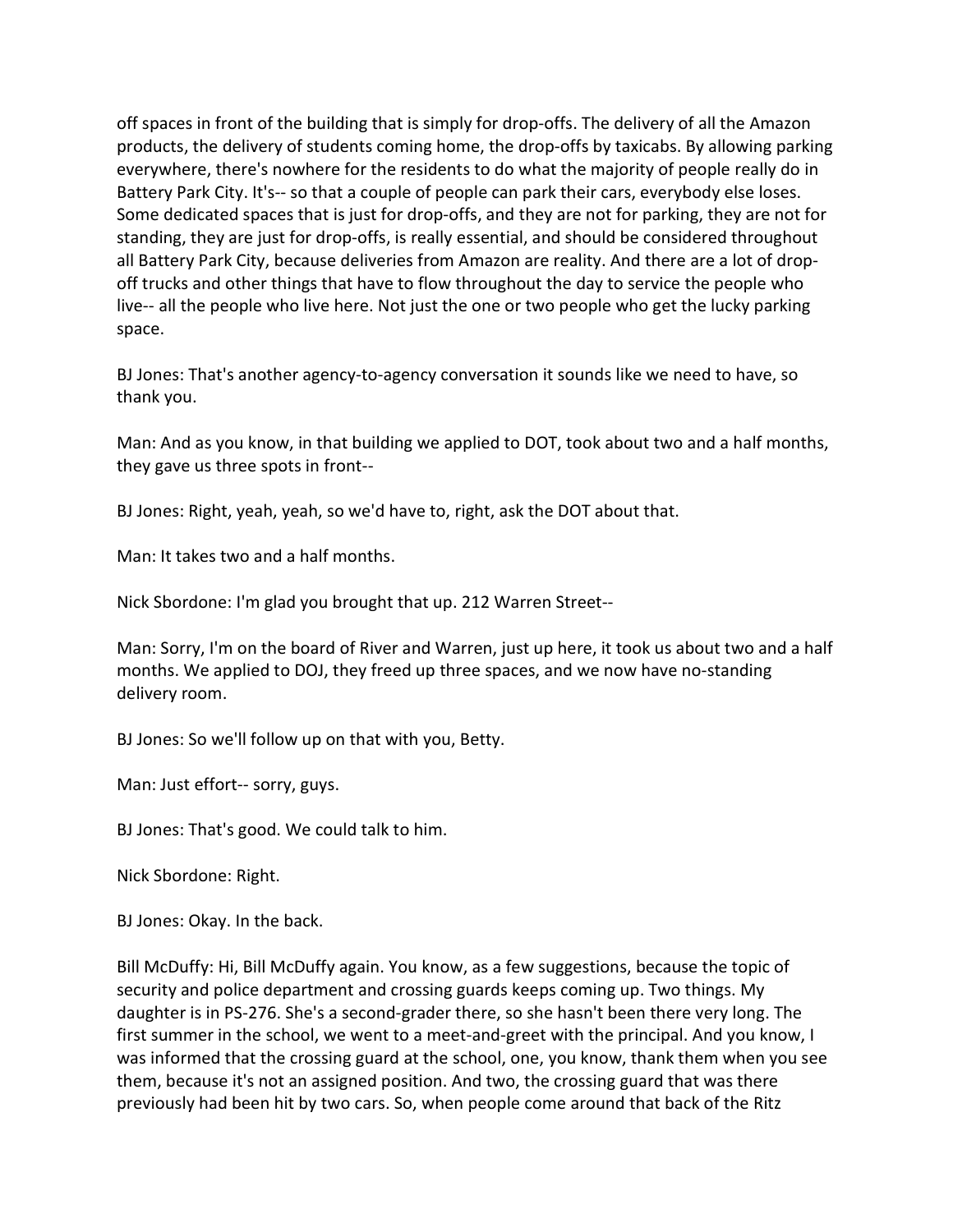Carlton, they're moving. So, my suggestion to the board would be-- they put in speed bumps on Little West Street. Maybe we could get a speed bump or better signage that there's a school around the corner, so that somebody doesn't come flying around that corner and clip somebody in the designated crosswalk. The other thing is, you know, I'm looking at PS-89 and what recently happened just outside there. You know, we have these signs up all over the city that between 6:00 and 9:00, you're not allowed to make a right turn on this street, you're not allowed to do this, you're not allowed to do that. Maybe we put orange cones up and block off the street when the kids are being sent to school and when they're being dismissed from school. It's a small little block. It's not gonna affect anybody that much to close it for, I don't know, a half an hour, an hour, just to let our kids go to school safely. I mean, if we're not doing this for the kids, then what are we doing it for?

BJ Jones: Thank you. Okay, um...

Michelle Freese: That just reminded me of one other thing. The crosswalk over by-- on North End Avenue by, I guess it's maybe Teardrop Alley. I don't know if that's the name of the... Cars, and even the buses, the MTA buses, blow through that stop sign quite often. I mean, I find myself and a lot of my neighbors yelling at cars as they just kind of blow through the stop sign. They recently painted the crosswalks again. I'm hoping that helps improves things. But maybe a week of a patrol there or something, and actually ticket some people who do that might get them to stop-- because it's-- it's dangerous. There's lots of kids always crossing, and cars just ignore the stop sign.

BJ Jones: All right. So we'll raise that with NYPD Traffic, Pat, and keep an eye on it too. Okay, thank you.

Howard Grossman: I don't know, you know, not for nothing. I'm sorry, I don't mean to be, you know...or anything, we seem to be dancing around this a lot. You know, by the afternoon of October 31st, the NYPD seemed to find an awful lot of cops that could come down here. Okay? I mean, can we just stop dancing around this? There are thousands of cops and media here in the days that followed, all right?

# BJ Jones: Yeah.

Bill McDuffy: You know, I mean, I don't know the staffing issues and who to talk to, and the politics of it all. You know, first of all, I don't want to sound negative, 'cause we live in a great neighborhood, and you guys, you know, do a very good job. But as in anything else, we're New Yorkers, and we think we can do it better, you know? So, you know, at the risk of sounding like a New Yorker, which I am, um... you know, we've had three major terrorist attacks 500 yards from here. If that doesn't warrant a little extra police protection, and obviously, we're a target. I mean, I don't know how much stronger you can make of a statement to the governor, or whoever's in charge of this. But three major terrorist attacks are 500 yards from here. And you know, the community has thrived and come back from a lot, and everything else, and you know, I have one other point, because I sit on the board at 380 Rector Place. And Pat, this is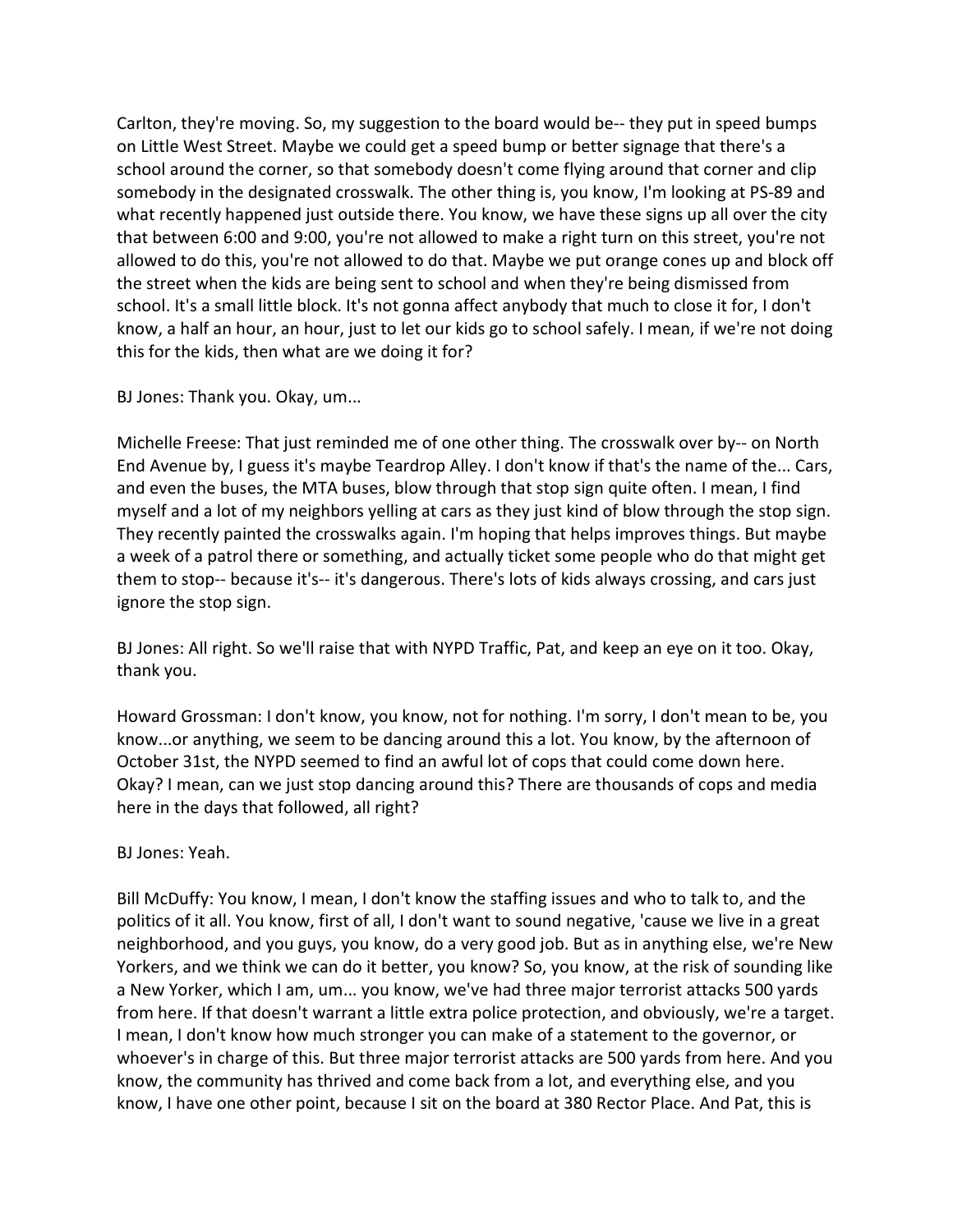addressed to you. You know, I assume you're in charge of the ambassador group here and the security for the area. You know, I've had some residential, um... neighbors in the building, mostly women, concerned about things that have gone on in the neighborhood, which you addressed here tonight, and things like that. But one thing that people in this neighborhood don't know, Pat, is how to get in touch with your office. Right? So, the thing that I find-- the thing that I find about Battery Park City, and you as a board, I think that we could do a better job of getting the word out. I pass-- and you have great programs here. I pass a small bulletin board along the waterfront here, I think it's at the end of, um... the end of Albany Street. There's one there and it's-- I see signs in there all the time behind the glass for mommies, Pilates, or you know, this, that, the other thing, which is great. I think it's great. It's-- it's a spot for something to be assigned. My suggestion to you would be, get a poster up, put it in there, ask people to put your number in their cell phone. Because you know what, I don't know how many ambassadors you have. But they can't possibly cover all of this. And if you've got however many residents in Battery Park City with their speed dials, you'll get the phone call from the mother who's got, you know, not the major police issue, but hey, there's something going here, let's... And you know, this meeting tonight, I found out about this by chance. And a lot of that's our fault because we don't check the websites, and a lot of us might not know where to go. But I would suggest putting some posters maybe at the schools. Because things will spread like wildfire through the schools.

BJ Jones: That's a good idea.

Bill McDuffy: The, uh... one of the-- one of the things that was brought up in the security meeting after the-- after October 31st, was that-- all the rumors floating around, right? We had people complaining, "Oh, my kid didn't get let out because we were in a lockdown. The other schools were out." It was all misinformation, it doesn't really matter. But the posters in schools with numbers to contact Pat's department and whoever, you will get what, you know, we advertise, right? If you see something, say something. And maybe it's not important enough to bring it up to the police department. But you know, hey, there are a bunch of people hanging out in this area, it doesn't look like a good thing. You know, could you send an ambassador over there and see what's going on? Anything. But you know what? I sit on the board, I've taken the information. I think I have it in my cell phone, which I don't have on me. But I have no way right now, or any idea of how to contact you. Maybe we get a telephone number that's, you know, Battery Park Security, or some-- something that's catchy, so that everyone can call it.

Pat Murphy: Well, the number that's been put out, and it's also on the website, it's 212-945- 7233. And the catchy phrase for the 7233 is "SAFE", S-A-F-E, okay?

Bill McDuffy: My suggestion to you, okay, because people don't walk around and go... My suggestion to you would be people don't walk around and go, "Oh, well, let me pull up the website and get the information."

BJ Jones: Right.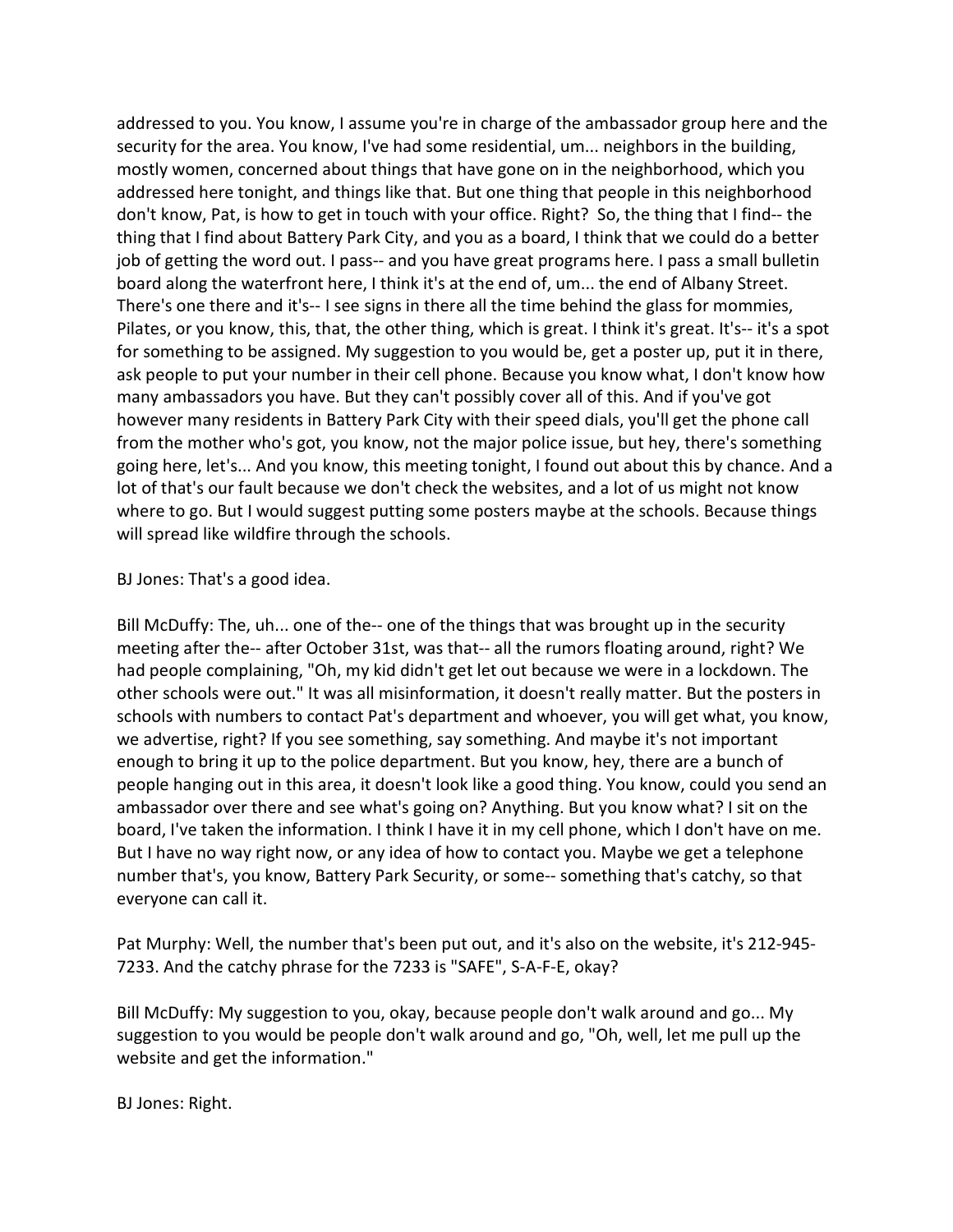Bill McDuffy: But if you put-- which is, you know, I'm sorry, but it's-- it's a fair comment. But if you put some posters up around the schools, and you put some stuff here, these kids will come home. My daughter-- my daughter comes home-- it's just a suggestion. My daughter comes home and tells me, you know, 12 things that the teacher told her that she has to do one way, and it's like, you know, it can be done another way. But you know, to her, it can't. So, if you turned around and said that the phone number is-- and you said "SAFE" was the last four letters?

## Pat Murphy: Right.

Bill McDuffy: If you had BPC-SAFE or something like that, then that-- that number would spread like wildfire, and you know what? It would make your job a lot easier. And by the way, I don't wanna make it sound like I'm beating you up, 'cause you do do a good job with the- with the resources that you have. But to reiterate someone else here tonight, we do need more police presence, and you know what? If you've got everybody in this neighbourhood looking out for you, you're gonna look like a superstar, and this neighborhood's gonna thrive.

Pat Murphy: I appreciate your comment, and I'll look-- I'll look into spreading that information. We do have, I'll call them mayors of the block, that do constantly call us in the North End and South End. Um, I apologize that your-- your crew does now know it. I have met with the Stuyvesant High School assistant principal. He has my information. He actually called, uh, and asked for a safety ambassador a couple of times 'cause of issues he was dealing with, kids inside the school. He didn't want it to carry on outside. And at the end of October, when they were dealing with the evacuation, and the next day letting kids back in, we ended up creating a hall route for those students to exit, and to the next day, re-enter into the school. Um...

BJ Jones: And Pat, and we'll work-- we'll make those...

Pat Murphy: And we'll work on letting the information out.

BJ Jones: ...we'll make those posters and get 'em in schools. That's like, Catherine-- Catherine's sitting here saying, "Let's just do it." So, we'll do it. And we'll work on-- we've talked about this too. We talked to the building managers about it, but we'll work on something that we can put in building lobbies too. And if you don't-- if you don't see it, tell us, tell Nick.

Nick Sbordone: Right.

BJ Jones: And we'll... we'll get him one, or we'll give you one to tack up in your building too. We can-- we can whip that up pretty quickly.

Nick Sbordone: Yep.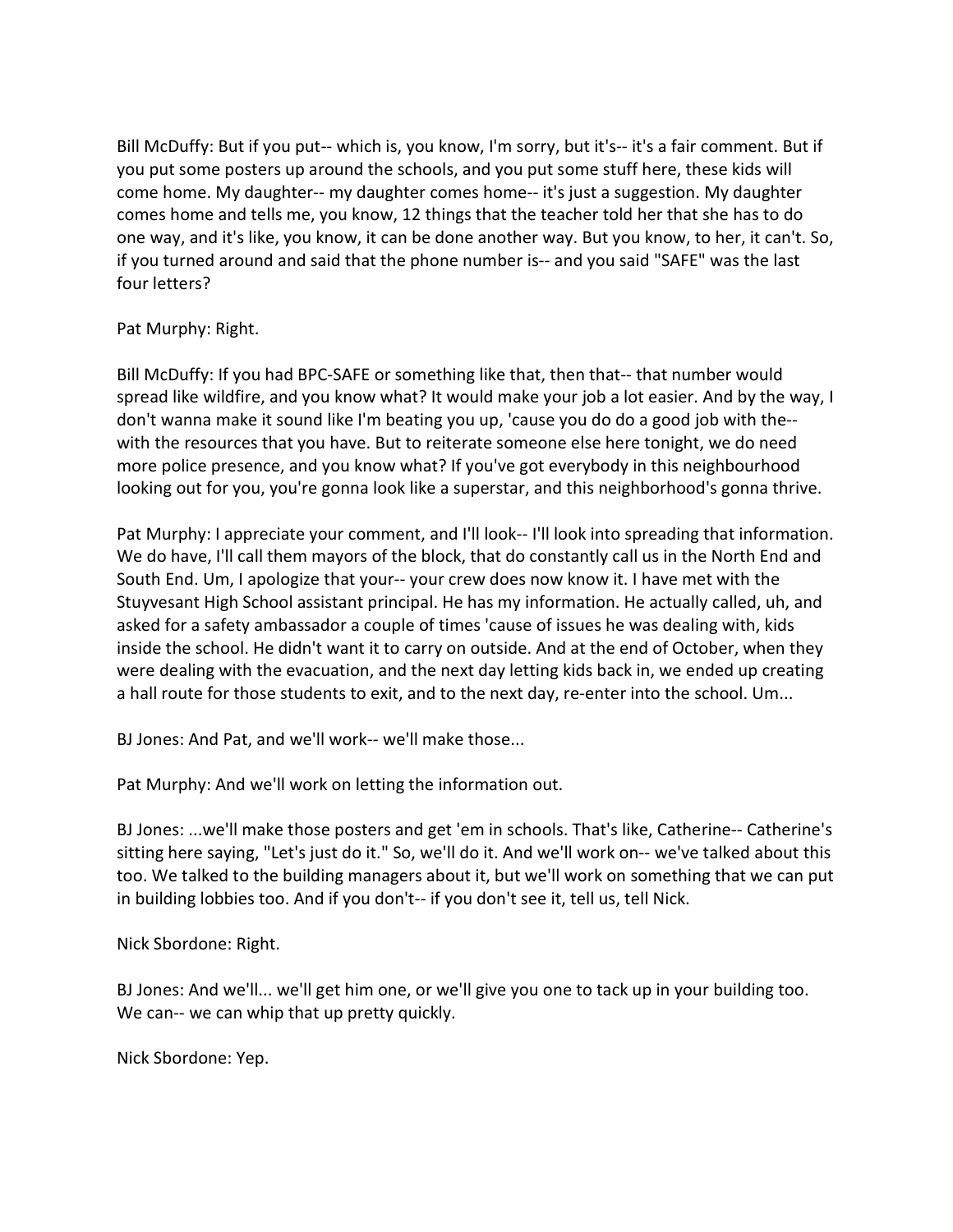BJ Jones: So we'll... we'll work with you, Tammy, and we'll work with you and figure out how to get these out to schools and the residential buildings, and the-- and the day cares and that. It's a-- it's a great suggestion.

Nick Sbordone: Bill, let's definitely exchange-- and anyone else, obviously-- please, let's exchange information before we leave tonight. We'll make sure we get you on our newsletter, our news blog, all the emails we send out. In the wake of the event, we were sending out emails to the community. And we'll also put physical signs up. I think that communication can always be better, and we wanna try and make sure that we are meeting that requirement.

Bill McDuffy: Thank you, and one other thing that I wanted...

Nick Sbordone: Mm-hmm? Hold on, we gotta get you a microphone.

BJ Jones: Francis is coming.

Bill McDuffy: One-- one last thing, and not to sound like a broken record here.

BJ Jones: That's okay.

Bill McDuffy: You guys brought up the point before, and I think anyone that lived here during 9/11 knows that the communication systems go down, for obvious reasons. One of the things that I learned from the meeting at PS-276, and you know, just for general knowledge here, you know, Google and some of these other companies offer a free app. And, um... again, I don't have my phone with me-- they gave us the app because they could mass text-blast an emergency message. Because what happened on Halloween was most of the parents-- I shouldn't say most-- a lot of parents that were on the emergency email didn't receive it, because either the-- the communication systems were down, or whether it's a security thing where they slowed down the Internet in the area so that communication can't be between the wrong people, whatever it is. But the text blasts used to, you know, be a form to communicate, and maybe that's just like the old, annoying noise on the TV set that used to say "this is a test, and this would follow if this, you know, were an emergency." But you know, it might be an idea to implement something that's free and-- and available.

Catherine McVay Hughes: I'm gonna respond to that, because this community fought really hard for Notify NYC. So I just wanna know, has everyone here signed up for the free Notify NYC? And frankly, on that day, on October 31st, I get so many notifies. I did not get any. So it's actually a communication issue from the top that should actually be addressed as well. But I think everyone in this community should definitely sign up for Notify NYC. They are amazing. They will find you on your cell phone, and there's different levels as well, so you got the bigger picture as well.

BJ Jones: I saw another-- oh, Tammy, you had the microphone. Yeah.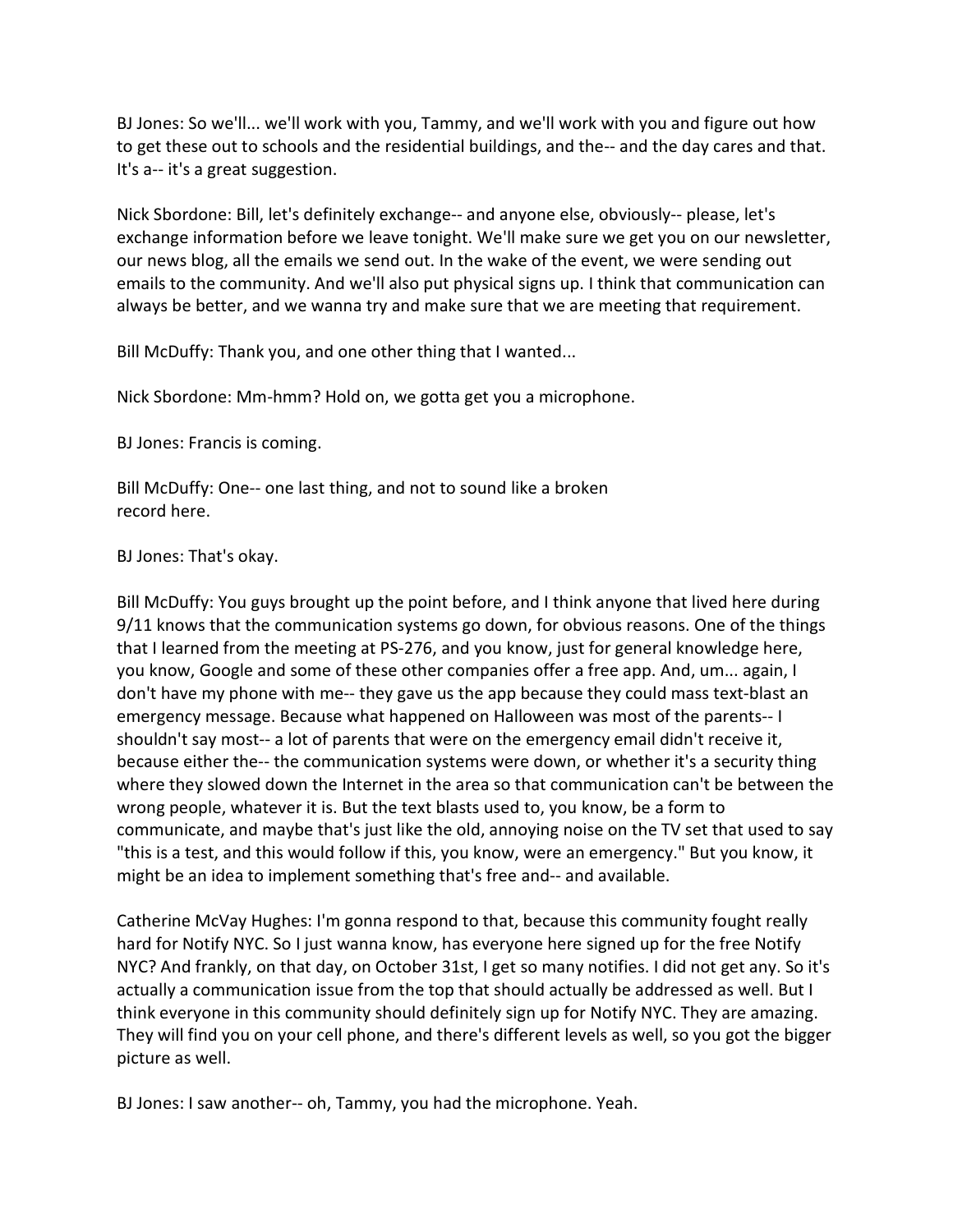Tammy: I'll wait till we ask...

BJ Jones: In the end? Okay. Here in the...

Nick Sbordone: Do we have anyone who hasn't-- who hasn't asked a question first? Before we go to seconds and thirds? Okay.

Man: I just wanted to start by saying... I've lived in the community since, uh... I've lived in the community since '87, which is amazingly 30 years, and this is the first time I've actually spoken at one of these things. And the reason is that I feel comfortable that you all are actually receptive for the first time in 30 years, so... (applause) And so I especially wanna call out Nick for-- for his omnipresence at every-- I mean, he's kind of second only to Gail Brewer, who actually holds the-- holds the city title for...

BJ Jones: That's a-- that's a good bar.

Nick Sbordone: Any time you're mentioned in the same sentence as Gail Brewer, it's a compliment beyond words, so thank you.

Man: I just wanted to make a-- a kind of philosophical comment about resiliency. And I think it's important that, um... that the Battery Park City Authority is concerned with resiliency, and concerned with planning. But what I find troubling is that, uh... this is a much bigger problem that involves the whole harbor, and the tributaries, and the Long Island Sound, and it's something that requires a large perspective. It-- now, finally, after all this time, the Army Corps of Engineers has a-- has a kind of study underway, supposed to have something out by March. But I was amazed that it took so many years for Battery Park City and downtown to rebuild itself. We're at 16 already, and I'm not sure I'm gonna live to see the whole thing done. And so, from my point of view, World War II was won three times in this-- in the 16 years that, you know. It took us three years to defeat Europe and Japan. And so, it's-- we're 16 years out on 9/11, we're out five years out on the flood. I can't believe that we don't believe in ourselves enough to say, we're gonna go to war and get this thing done. And we-- I think I would like to see Battery Park City more present in the demanding-- not planning for itself, but in the demand side of saying, why can't we figure out something that helps Red Hook, Jersey City, and the-- and the East River where-- I can't believe that we lost all those hospitals, and could even tolerate losses like that as a society. So, if we aren't smart enough to demand that we behave like Americans have in the past, and rise up to demand that things get done, and that we do the best thinking in the world and have the smartest people, and the best engineers, and the most committed populous, and money that flows where it's needed to produce a reasonable future.

BJ Jones: Thank you, yeah.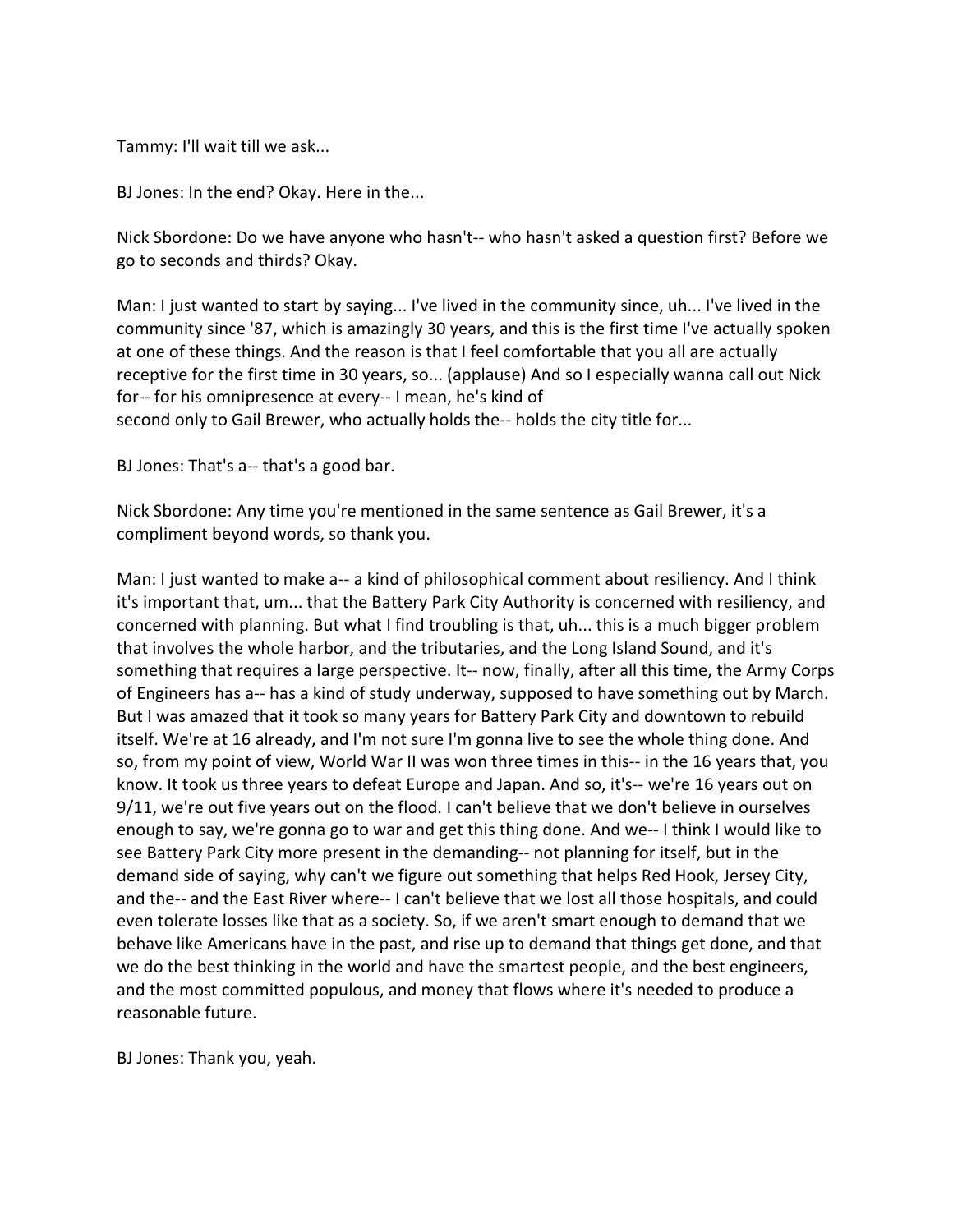Gwen Dawson: I think-- I think we are in agreement, and we have been working and been in close contact with LMCR, the Lower Manhattan Coastal Resiliency Plan, uh, that is being led by the city, as well as the larger harbor approach of the surge gate concept that is-- is gaining some popularity. And I think we're looking at the possibility of getting a study done on that. And all of these efforts, including the Battery Park City efforts, we look at as being total complimentary, not in competition with each other, and necessary, because if we can get movement on all of them and work in parallel, we'll have a comprehensive system that'll have built-in redundancies and will gain a lot of momentum in terms of protecting Manhattan, by starting with our little efforts here in Battery Park City, and, um... and also joining those and coordinating those with the larger efforts.

BJ Jones: And Catherine, you've been a champion for this too. And so, having you on our board, I think helps that much more, so thank you very much.

Gwen Dawson: Absolutely.

Catherine McVay Hughes: And, um...

Man: Use the mic. (laughter)

Catherine McVay Hughes: And CB-1 also has a resiliency task force, and they had a major meeting last Thursday night. And I can vouch that Gwen and Nick were there. And the entire agenda was devoted to the presentation on the New York Harbor storm surge barrier, and how it could complement all the other activities in Lower Manhattan. So, I just wanna make sure that you know that they are very involved in resiliency.

BJ Jones: Okay, thank you, Catherine.

Nick Sbordone: Thank you, Catherine.

BJ Jones: And Justine? Justine, and then closing comments from Tammy.

Justine: Okay, thanks, sorry. So, okay, putting on my Democracy For BPC hat for a change here. I wanna talk a little bit about affordability in Battery Park City, and talk about-- I know you probably can't answer the questions, but things that, um... I-- I was kind of encouraged at the last board meeting, where one of the new board members, Lou Bevilacqua, talked about, okay, this is all the money that comes in to-- from the Battery Park City through ground rent and PILOT, and everything else. And what he was asking was, why can't more of it? If we're gonna collect this money, why can't more of it be spent here in Battery Park City? And... (applause) Oh, sorry. But, so I mean, that was an amazing position, and it seemed to be un-- at least from-- I've been saying that in some ways. Number one, spend here for the programs that we want. Resiliency, we can put more money towards that.

Woman: Security.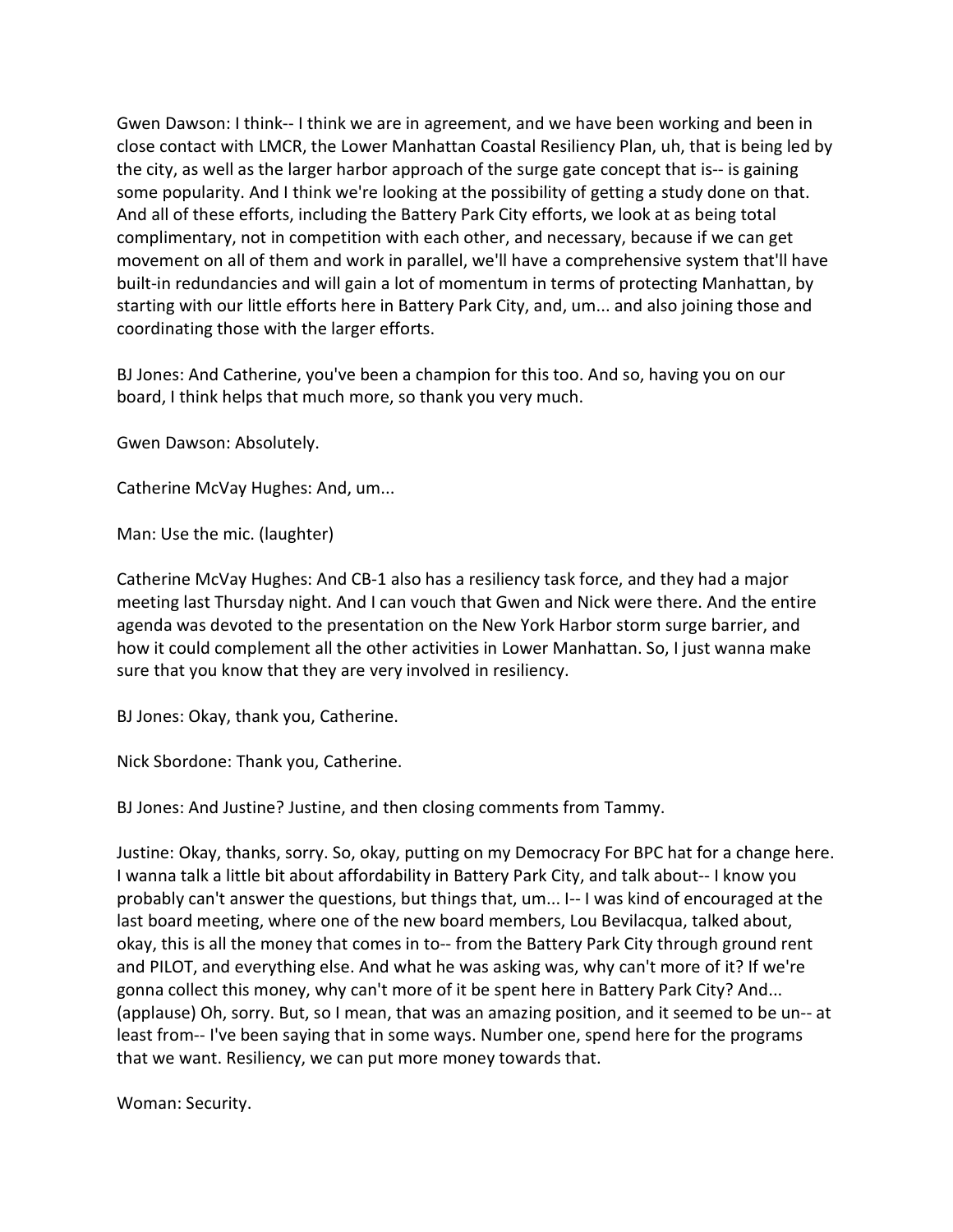Justine: Security, we can put more money towards that. Saving St. Joseph's Chapel, we can put more money towards that. Um... but you know, pick and choose as the community wants and what they need. But I do think that that is something that the-- that the board should think about. And also, Gateway Plaza and affordability in Gateway Plaza, and keeping this community and this neighborhood affordable for the people who live here, whether they're owners or renters. And part of that is a job that the Battery Park City Authority can get involved in with our ground rent coming up. Reducing the ground rent, figuring out what we can do there, and there's a lot to talk about, 'cause there's a lot of surplus. (Tammy speaks inaudibly) And 15-- you can talk about that, 'cause I don't know what that is. Hold on, and here's Tammy. Thank you.

### BJ Jones: Okay.

Tammy: So, I was gonna tag on about the additional moneys.

### BJ Jones: Yeah.

Tammy: And we've heard a lot about security. It's a major focus, and resiliency. I urge when-- I know Gwen says that the RFPs are coming out for the northern parts of the neighborhood, the Esplanade, the ball fields. I encourage you to take a look at the extra money, and make sure that when we're looking at resiliency, we protect the assets first where people live, work, and play all the time, like the ball fields. Again, the reporters were safe in Wagner. I understand the long-term viability that something will need to be done there. But a short-term solution does not include a full redevelopment project, when the safety of the people who live in the North neighborhood, over by Chambers, over by Gateway, and all the other places that flooded where there was even loss of life due to flooding, are far more important to stage first, especially, as you know from the meeting, depending on what happens with the gates at the bottom. So I encourage you-- I know you are working on the timing-- but I would be remiss if I didn't say to put the people and the assets before the park.

Gwen Dawson: Let me just-- just respond though, because you-- you did miss that part of the presentation, and we did talk about that. We, um... we are expecting the RFP for the ball field segment to be issued before the end of the year. We had actually started out with the objective of combining the ball fields and the North section into one project, and then thought better of it and decided that we would separate them. So, we're going to be issuing them separately, into two separate RFPs. The ball field will come first, and then the Northern Resiliency Project will come closely on-- on its heels.

Tammy: And where does Wagner fit in there?

Gwen Dawson: Well, Wagner is-- Wagner's a little bit ahead because we issued the RFP and we've gotten proposals. But in reality, the ball field scope of work will be far simpler than the South Resiliency Project will be. And so, likely we'll jump ahead in terms of implementation.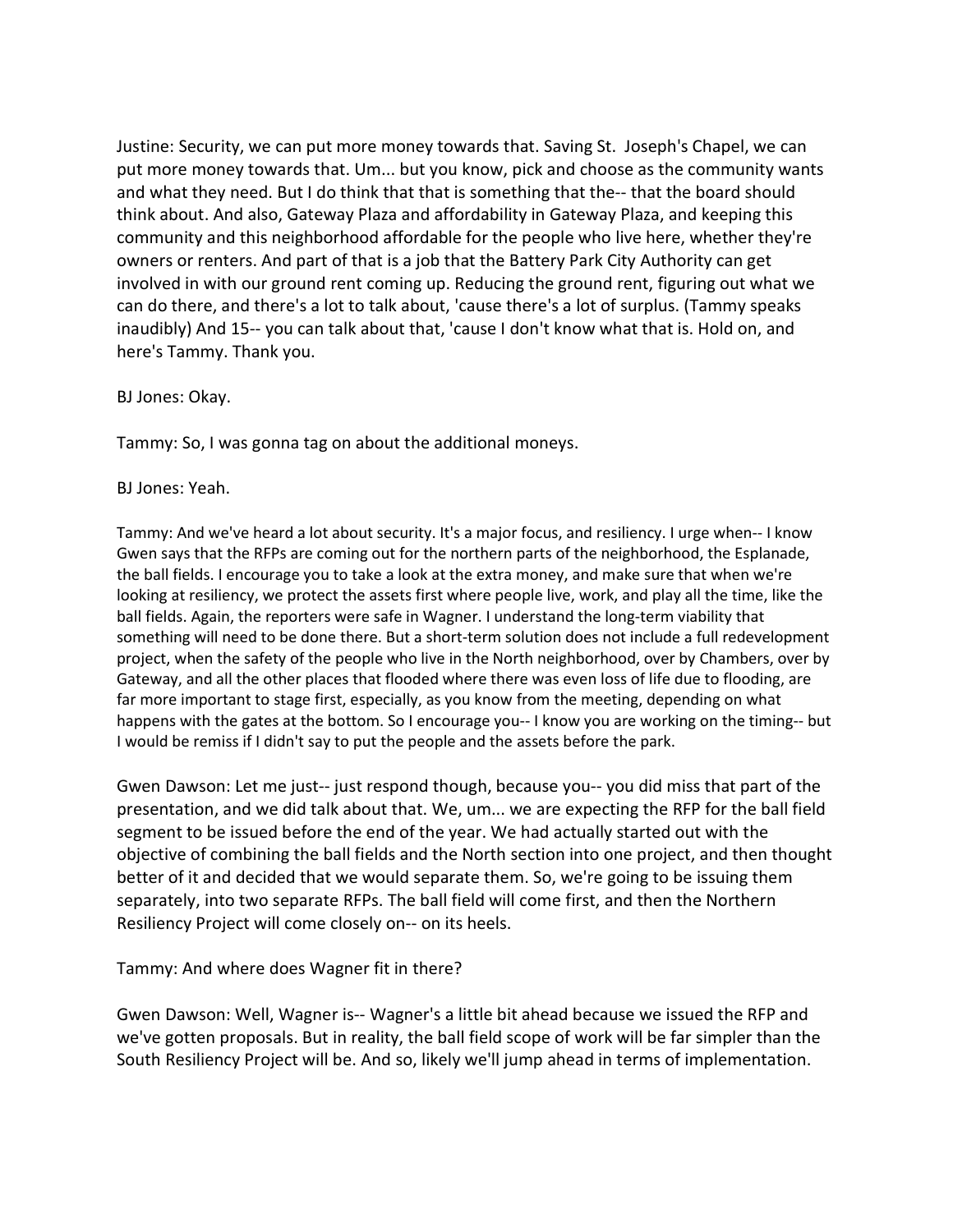Tammy: I'll comment again on-- on the next opportunity, because again, there's not been a ton of community agreement on Wagner, where I don't-- I haven't heard anyone in the community disagree with protecting the assets and the ball fields first, and protecting all the way down the Esplanade for any of the residential buildings who are gonna get overflow from there, first and foremost. And especially when you're looking at the Ritz, again, it did not get damaged from water that came over the sea wall. It came from West Street.

Nick Sbordone: Up, right.

Gwen Dawson: We understand that's an important component, yeah.

Tammy: So, those-- those components are far more important than a redevelopment project for the park. And the extra moneys that you have-- which was so delightful to hear, let's keep it local-- could be used in that idea for staging, and timing, and things like that, for security, as we were talking about before, and general improvement. Because as our parks are aging, we have a fantastic parks department, they do an amazing job.

Nick Sbordone: Hear, hear.

Tammy: But I guess my question is, when we're taking a look at that, maybe some of that extra money can be boosted in as they're aging, to take a look at those things, 'cause there are cracks in the stones. So, taking that extra money and really keeping it for the infrastructure in Battery Park.

Gwen Dawson: Oh, certainly we are not-- we are not neglecting that. And we have a very robust plan for the infrastructure needs. And again, I mentioned earlier in the presentation that we've finished projects for the asphalt granite remediation repairs. We are working on the Bed A Property Wall Project. So, we are keeping close tabs on those, and those are certainly foremost in our planning projects, is making sure that we are protecting the infrastructure in moving forward.

Tammy: Okay.

BJ Jones: And we have-- thanks, Tammy. We have one more...

Nick Sbordone: Frances.

BJ Jones: One more question, Frances? Frances, Frances? Yeah.

Frances Mishania: Hi, I'm on the board of my building. 72% of our budget goes to PILOT, ground rent, and BPCA facilities. We talk about seniors, and it's very nice. These women do a wonderful job having programs for them and classes for them. And bottom line is, most people that lived here, when they retire have to leave here because they can't afford the maintenance here. The rents are going through the roof. I think that's something that should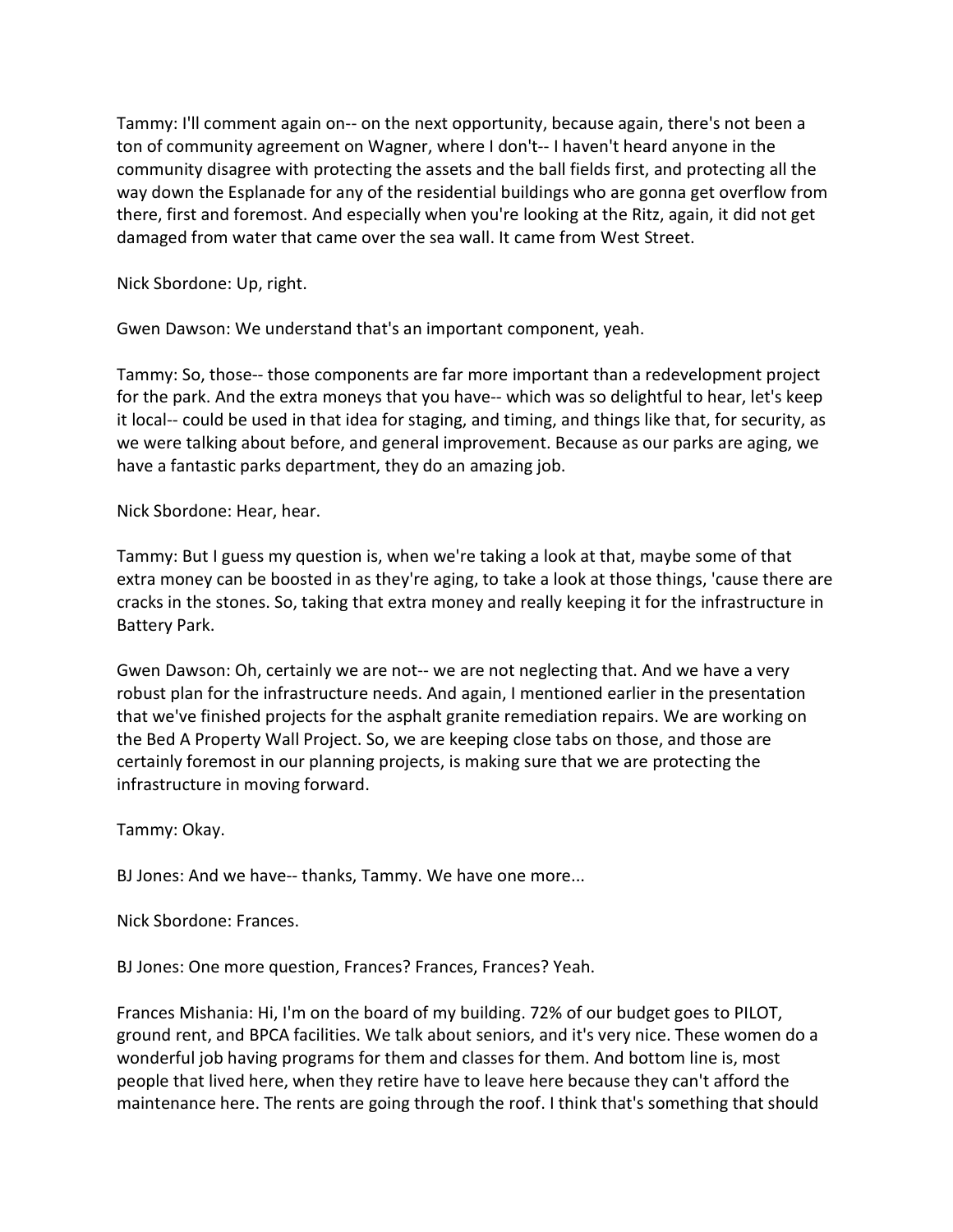be deeply considered, where seniors should have some kind of break on the PILOT, so they could be able to stay in the neighborhood where they lived most of their lives, and worked. Why all the studies? When I mentioned putting a life preserver on a fence, it was a study that was thrown back at me. Go down the block here, they have them all over. Just go there and say, "Gee, I'm sure they did the study. Where did you get them? How much did they cost?" Save us money.

Nick Sbordone: We did that. (overlapping chatter)

Frances Mishania: I mean, why is there a study necessary, please? You know, we spend-- you spend so much money on surveys, useless surveys. Help the senior citizens stay in the neighborhood. We-- at some of the buildings at this point cannot even get a mortgage because of the-- and you're aware of that. You cannot get a 30-year mortgage. And I think this is the biggest issue that should be addressed by the BPCA. You are choking the residents that live here. (applause)

BJ Jones: Thank you. Thank you. Any... yeah?

Jeff Chan: Yeah, I wanna echo what she was saying, right?

BJ Jones: Sure.

Jeff Chan: So, this is a beautiful place we're living, and we love to live here in the long term. But then, the property value is much lower, the rest of the city. Why? Because of a ground strike, but that's historical reasons. I'm constantly struggle, should I sell, should I stay? Right? Because we're walking towards a cliff.

## Woman: We are.

Jeff Chan: And we're walking to a cliff. Should I wait until the last minute and sell, then becomes worthless? I really think that you'll do everyone a big favor to address this issue, and to put us at ease. This is a constant, constant struggle.

BJ Jones: Okay, thank you. Yep. (applause) Anybody else? Going once? I sort of feel like the host of an NPR talk show. Does it feel like that, guys? Gwen? Nick?

Gwen Dawson: Good times, good times.

Nick Sbordone: You kinda look like one too.

BJ Jones: We need headphones.

Nick Sbordone: I mean that in the best possible way.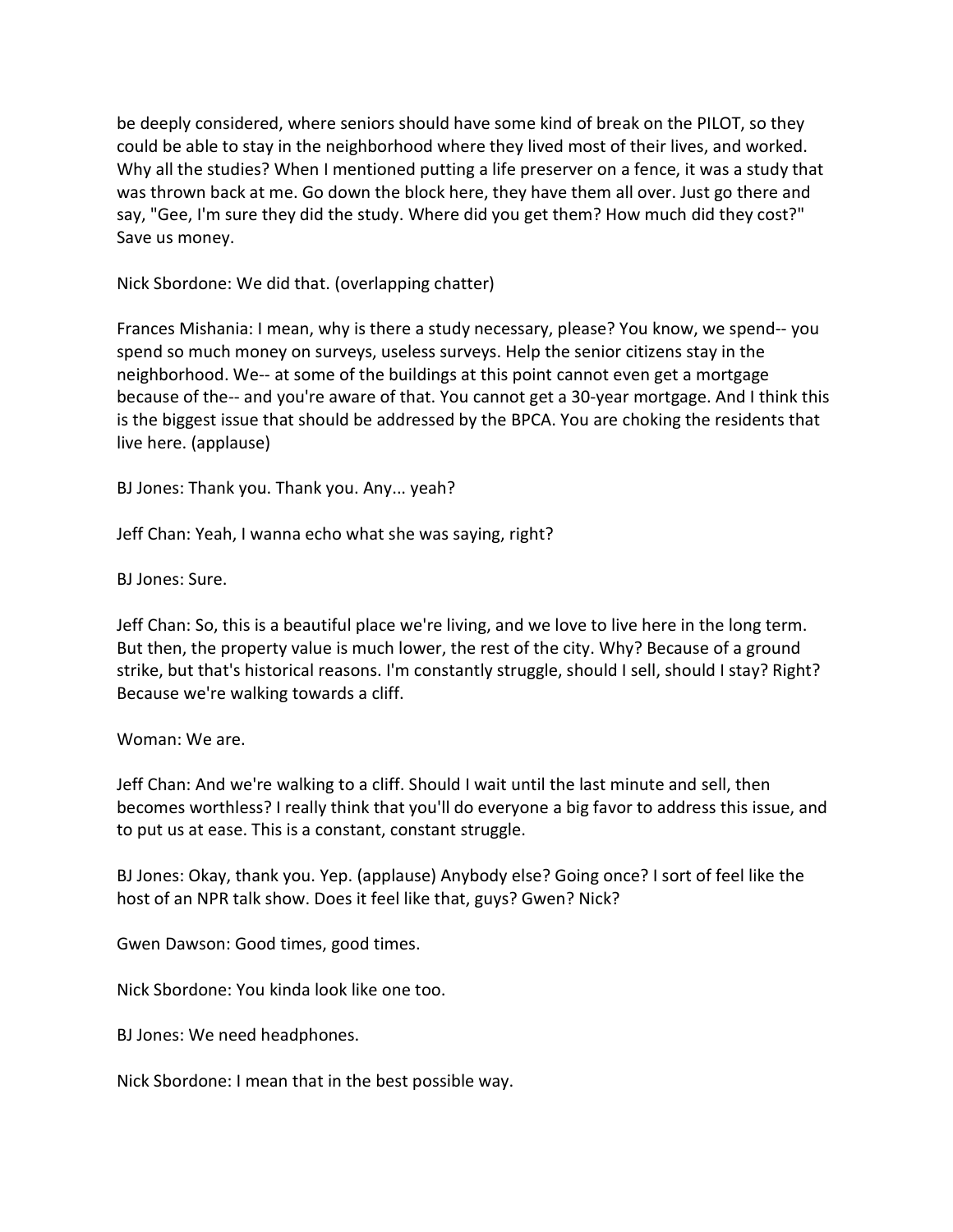BJ Jones: Would anybody--

Jeff Chan: So to follow, do you have any comments, or actually feedback, from what we've just spoken?

BJ Jones: Yeah, um, the... At this juncture, what I can say is that we-- we've heard this concern before, and I think it's important that you echo it again. And that's why I think it's important that Catherine is here, as a board member, to hear about it. And, uh, we'll... as we get up-- as I get up to speed on it, and as we figure out how to move forward, we'll keep you updated, and, uh, include you along-- along the way. It's the best I can do now.

Jeff Chan: You know, it's not to my liking, obviously.

BJ Jones: Yeah, no, I-- I have no doubt, yeah.

Jeff Chan: It's open-ended. And open-ended things, most likely is not getting resolved, right? So I wanna have some action items, I want some guidance. Even if you don't have a result today, but give us some roadmaps, right? Give us some roadmaps in how soon you expect to get something in place. That's-- that's our livelihood. This is the most important thing that we are consider-- that we are thinking about.

BJ Jones: Okay, so I'll bring that back with Catherine to our board, and we'll figure out what kind of roadmap we could share with you, and um... and keep you posted. In the back?

Nick Sbordone: Hi, Bill.

Bill McDuffy: You know... sorry you all know my name by now. But um... you know, I learned something from your-- your slides here earlier tonight that I did not know.

BJ Jones: Okay?

Bill McDuffy: Battery Park City Authority, or Battery Park City, there was something up there that said you can make donations to Battery Park City.

BJ Jones: For... you can donate goods for the Empire State Puerto Rico Relief Effort.

Bill McDuffy: No, there was-- there was something else. Not-- not related to that, it had to do with the Battery Park City.

BJ Jones: It was Holiday Lights. Oh yeah, for the...

Bill McDuffy: Can you go back one slide? I think it was one slide back.

BJ Jones: It was-- it was this one.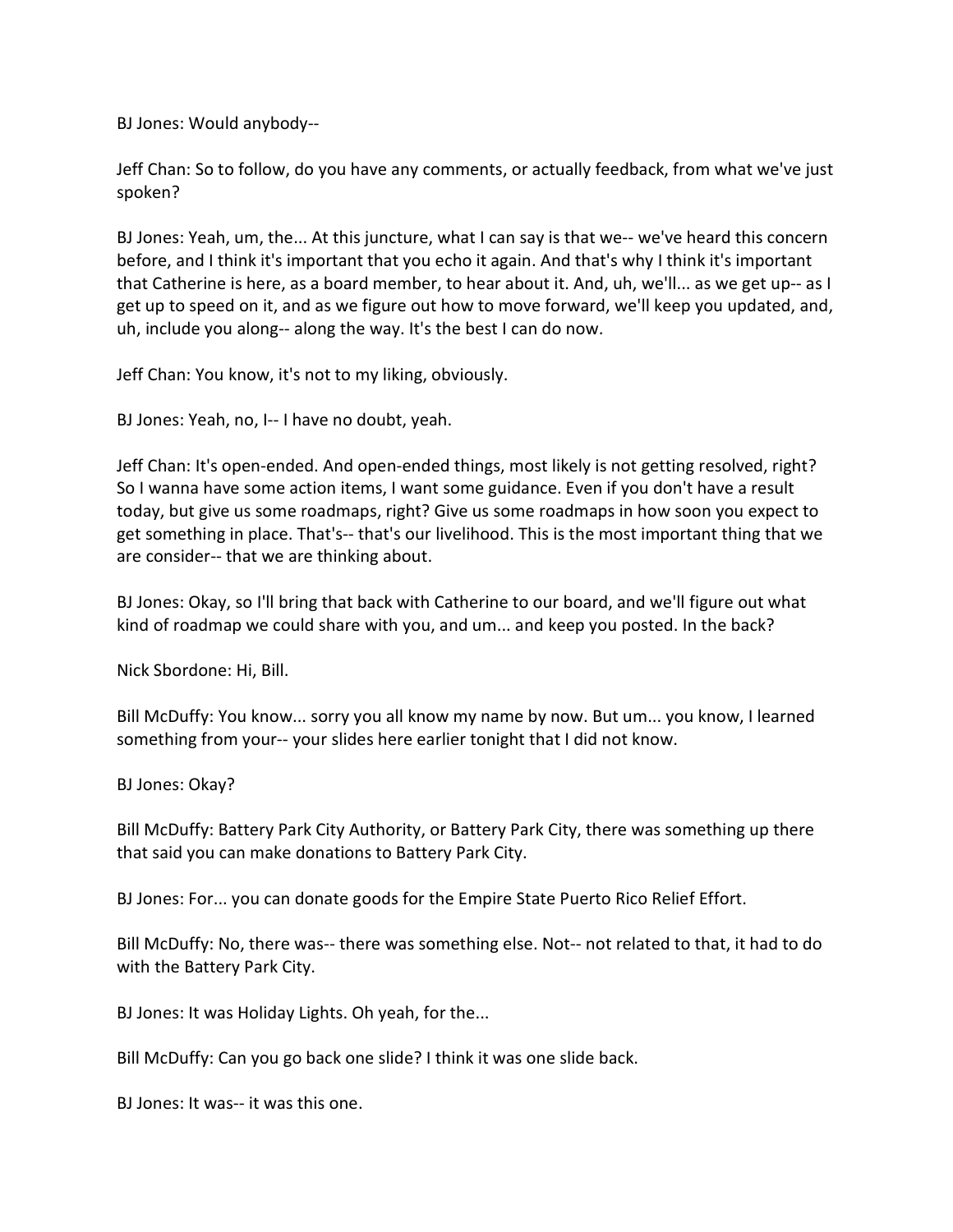Nick Sbordone: Stockings With Care.

BJ Jones: There were two. There was for Puerto Rico Hurricane Relief, or for Stockings With Care.

Bill McDuffy: All right, well, you know, we-- it sounds like we have a revenue problem, right? We-- we feel that-- we feel that the rent keeps going up, and there isn't enough revenue to take care of what we need, right? So, to get everything we want, you have two problems. You need more revenue, which usually comes back to us, right? We-- we have to pay more. But you know, you have other--

Woman: We have 200-million-dollar surplus.

Bill McDuffy: Okay, but you have-- you have other parks in this city-- Central Park. I get, I don't know, three, four letters a month, make a donation to the Central Park Conservancy, right? There are things that can be done down here that would alleviate some of the funding for what you guys would have to get to make everybody happy down here, you know? And you know, I don't know. But there are an awful lot of people that get an awful lot of enjoyment out of this neighborhood that don't live here, you know? There are so many hotels across the street now that I can't even count, you know? You've got tourists walking through here. You know, to say that it's a closed community-- you know, and no one did-- but to say it's a closed community is not really a fair assessment.

BJ Jones: Agreed.

Bill McDuffy: And you know, you have a lot of people here that enjoy things and-- and do things. You know, maybe the people that enjoy it that don't live here, you know, if-- if they had a place to make a donation into, you know, pay for some of this police presence, or some of these shortfalls that we seem to have from-- for whatever reason. You know, it's just another suggestion of an idea that-- that can be taken into account.

BJ Jones: Okay, um, thank you. Okay.

Nick Sbordone: Okay.

BJ Jones: Oh, one more, one more. Just in the nick of time.

Emily: Hi, I'm Emily.

BJ Jones: Hi, Emily.